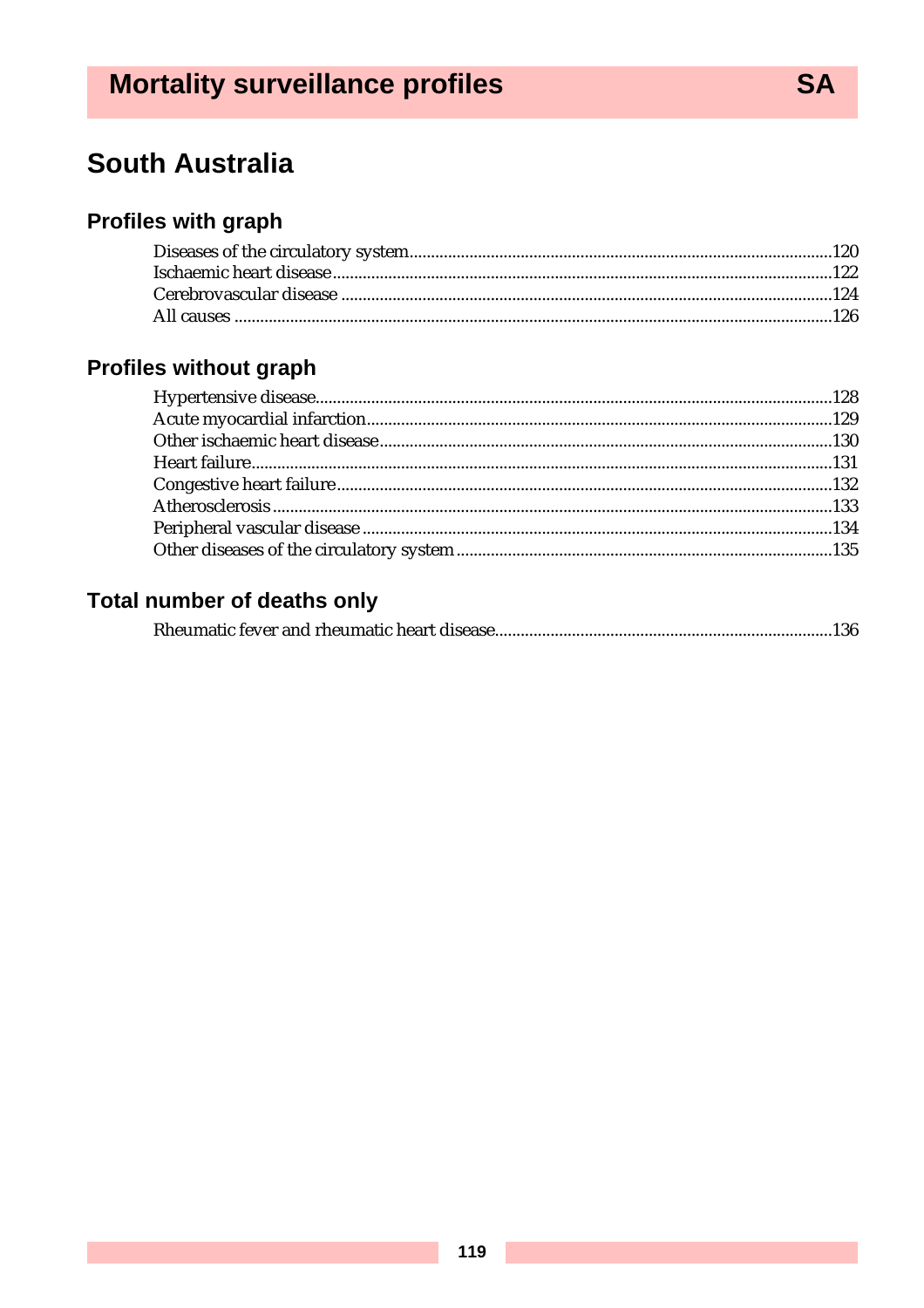# **ICD-9: 390–459 Diseases of the circulatory system**

|                                                                       |        |        |        |                |                |        |                                                         |        |                |        |        |                | <b>Statistical tests</b> |           |
|-----------------------------------------------------------------------|--------|--------|--------|----------------|----------------|--------|---------------------------------------------------------|--------|----------------|--------|--------|----------------|--------------------------|-----------|
| Age group                                                             | 1983   | 1984   | 1985   | 1986           | 1987           | 1988   | 1989                                                    | 1990   | 1991           | 1992   | 1993   | 1994           | <b>Trend</b>             | <b>RD</b> |
| Deaths (number)                                                       |        |        |        |                |                |        |                                                         |        |                |        |        |                |                          |           |
| < 25                                                                  | 7      | 14     | 9      | 10             | 5              | 7      | 5                                                       | 9      | 6              | 3      | 1      | 1              |                          |           |
| $25 - 34$                                                             | 11     | 23     | 6      | $\overline{7}$ | $\overline{7}$ | 11     | 15                                                      | 11     | 6              | 3      | 9      | 9              |                          |           |
| $35 - 44$                                                             | 31     | 47     | 46     | 49             | 32             | 45     | 38                                                      | 30     | 31             | 37     | 35     | 19             |                          |           |
| $45 - 54$                                                             | 143    | 152    | 149    | 116            | 128            | 136    | 107                                                     | 106    | 115            | 102    | 85     | 106            |                          |           |
| $55 - 59$                                                             | 198    | 197    | 180    | 161            | 159            | 129    | 138                                                     | 118    | 112            | 112    | 101    | 76             |                          |           |
| $60 - 64$                                                             | 273    | 268    | 242    | 277            | 239            | 273    | 244                                                     | 231    | 198            | 196    | 168    | 161            |                          |           |
| $65 - 69$                                                             | 394    | 324    | 352    | 326            | 369            | 374    | 347                                                     | 365    | 308            | 321    | 328    | 322            |                          |           |
| $70 - 74$                                                             | 458    | 475    | 440    | 446            | 496            | 470    | 472                                                     | 396    | 435            | 399    | 449    | 439            |                          |           |
| $75 - 84$                                                             | 797    | 801    | 833    | 892            | 855            | 881    | 1,008                                                   | 910    | 1,016          | 944    | 951    | 972            |                          |           |
| $85+$                                                                 | 303    | 331    | 376    | 368            | 395            | 361    | 416                                                     | 381    | 416            | 379    | 454    | 518            |                          |           |
| Not stated                                                            | 0      | 0      | 0      | 0              | 0              | 0      | 0                                                       | 0      | 0              | 0      | 0      | $\mathbf 0$    |                          |           |
| $25 - 74$                                                             | 1,508  | 1,486  | 1,415  | 1,382          | 1,430          | 1,438  | 1,361                                                   | 1,257  | 1,205          | 1,170  | 1,175  | 1,132          |                          |           |
| All ages                                                              | 2,615  | 2,632  | 2,633  | 2,652          | 2,685          | 2,687  | 2,790                                                   | 2,557  | 2,643          | 2,496  | 2,581  | 2,623          |                          |           |
| Age-specific rates (per million population)                           |        |        |        |                |                |        |                                                         |        |                |        |        |                |                          |           |
| < 25                                                                  | 25     | 51     | 33     | 37             | 19             | 26     | 19                                                      | 34     | 22             | 11     | 4      | 4              | $-12.1**$                | $-69.3$   |
| $25 - 34$                                                             | 101    | 208    | 54     | 62             | 61             | 95     | 128                                                     | 94     | 51             | 26     | 77     | 78             | $-6.1*$                  | 45.0      |
| $35 - 44$                                                             | 357    | 521    | 490    | 503            | 320            | 437    | 361                                                     | 279    | 283            | 336    | 316    | 171            | $-6.0**$                 | $-39.7$   |
| $45 - 54$                                                             | 2,105  | 2,237  | 2.196  | 1,695          | 1.837          | 1,912  | 1.464                                                   | 1,401  | 1,467          | 1,237  | 991    | 1,192          | $-6.5**$                 | 10.5      |
| $55 - 59$                                                             | 5,502  | 5,470  | 4,994  | 4,552          | 4,643          | 3,871  | 4,223                                                   | 3,708  | 3,543          | 3,503  | 3,121  | 2,305          | $-6.2**$                 | $-23.5$   |
| $60 - 64$                                                             | 8,936  | 8,377  | 7,372  | 8,347          | 7,132          | 8,049  | 7,201                                                   | 6,809  | 5,922          | 6,030  | 5.322  | 5,207          | $-4.5$ **                | $-5.4$    |
| $65 - 69$                                                             | 16,150 | 13,483 | 14,435 | 12,807         | 13,820         | 13,431 | 11,879                                                  | 12,276 | 10,201         | 10,493 | 10,643 | 10,454         | $-3.7**$                 | 5.4       |
| $70 - 74$                                                             | 25,108 | 24,711 | 22,055 | 21,890         | 24,086         | 22,865 | 23,207                                                  | 18,982 | 19,842         | 17,425 | 18,863 | 17,630         | $-3.1$ **                | $-1.7$    |
| $75 - 84$                                                             | 49.204 | 46.850 | 46.427 | 47,558         | 43,361         | 42,651 | 46,262                                                  | 40,088 | 43,190         | 39,224 | 38,547 | 38,716         | $-2.1$ **                | 0.8       |
| $85+$                                                                 |        |        |        |                |                |        | 104,917 108,882 116,193 106,205 111,708 100,028 110,462 |        | 97,868 100,507 | 85,360 |        | 97.112 103.808 | $-1.3*$                  | 12.1      |
| All ages: Crude and age-standardised rates (per million population)   |        |        |        |                |                |        |                                                         |        |                |        |        |                |                          |           |
| Crude                                                                 | 3,915  | 3,898  | 3,865  | 3,856          | 3,878          | 3,851  | 3,961                                                   | 3,598  | 3,683          | 3,450  | 3,554  | 3,596          |                          |           |
| Age std                                                               | 5,003  | 4,885  | 4,784  | 4,659          | 4,577          | 4,432  | 4,527                                                   | 4,031  | 4,064          | 3,698  | 3,751  | 3,721          | $-2.9**$                 | $1.7***$  |
| Ages 25–74: Crude and age-standardised rates (per million population) |        |        |        |                |                |        |                                                         |        |                |        |        |                |                          |           |
| Crude                                                                 | 4.043  | 3.913  | 3,662  | 3.513          | 3,581          | 3,548  | 3.307                                                   | 3,016  | 2,854          | 2,737  | 2.724  | 2,597          |                          |           |
| Age std                                                               | 3,943  | 3,802  | 3,563  | 3,405          | 3,476          | 3,453  | 3,233                                                   | 2,935  | 2,764          | 2.631  | 2,598  | 2,454          | $-4.2$ **                | $-2.1*$   |

Trend: Estimated annual change (%).

RD: Relative difference between observed and projected rate for 1994, as % of projected value.

Significance level: \*p < 0.05, \*\*p < 0.01.



Source: Australian Institute of Health and Welfare

**Diseases of the circulatory system, South Australia, males, age-standardised mortality rates (all ages) and fitted trend**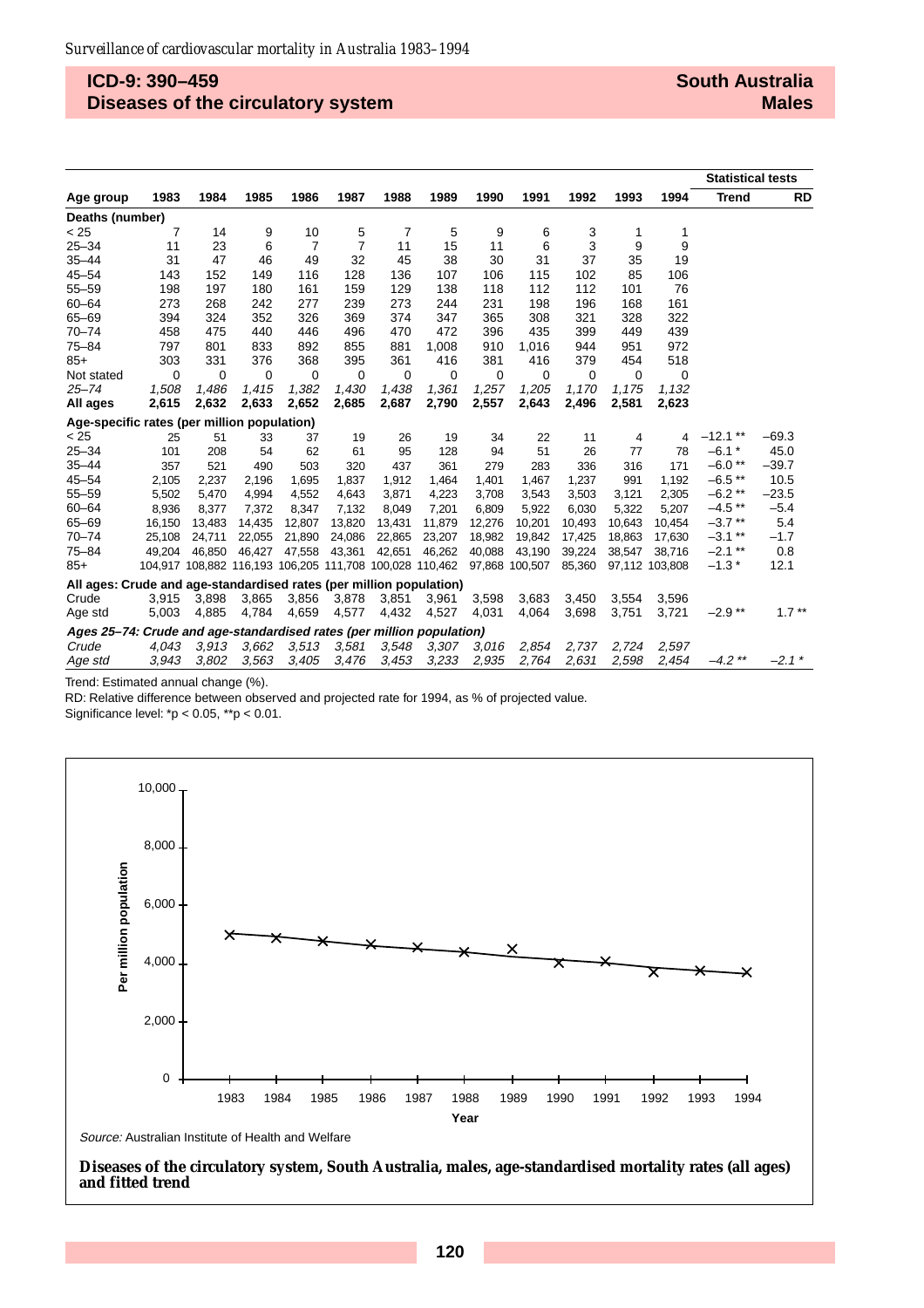# **ICD-9: 390–459 Diseases of the circulatory system**

#### **South Australia Females**

|                                                                       |        |          |                        |             |        |        |          |        |        |        |        |        | <b>Statistical tests</b> |           |
|-----------------------------------------------------------------------|--------|----------|------------------------|-------------|--------|--------|----------|--------|--------|--------|--------|--------|--------------------------|-----------|
| Age group                                                             | 1983   | 1984     | 1985                   | 1986        | 1987   | 1988   | 1989     | 1990   | 1991   | 1992   | 1993   | 1994   | <b>Trend</b>             | <b>RD</b> |
| Deaths (number)                                                       |        |          |                        |             |        |        |          |        |        |        |        |        |                          |           |
| < 25                                                                  | 5      | 6        | 5                      | 3           | 7      | 4      | 5        | 0      | 1      | 7      | 7      | 2      |                          |           |
| $25 - 34$                                                             | 7      | 4        | 9                      | 4           | 8      | 3      | 10       | 4      | 3      | 5      | 5      | 4      |                          |           |
| $35 - 44$                                                             | 18     | 16       | 14                     | 11          | 13     | 12     | 11       | 12     | 12     | 14     | 13     | 11     |                          |           |
| $45 - 54$                                                             | 50     | 41       | 54                     | 36          | 41     | 30     | 37       | 25     | 32     | 37     | 20     | 36     |                          |           |
| $55 - 59$                                                             | 64     | 51       | 55                     | 62          | 52     | 54     | 37       | 32     | 31     | 49     | 33     | 34     |                          |           |
| $60 - 64$                                                             | 117    | 105      | 108                    | 101         | 100    | 101    | 106      | 90     | 83     | 79     | 68     | 57     |                          |           |
| $65 - 69$                                                             | 185    | 194      | 140                    | 190         | 185    | 169    | 206      | 183    | 167    | 142    | 156    | 138    |                          |           |
| $70 - 74$                                                             | 288    | 291      | 345                    | 321         | 304    | 279    | 286      | 291    | 260    | 239    | 276    | 218    |                          |           |
| $75 - 84$                                                             | 879    | 875      | 963                    | 941         | 943    | 952    | 997      | 955    | 1.003  | 972    | 1.041  | 997    |                          |           |
| $85+$                                                                 | 799    | 846      | 930                    | 880         | 904    | 940    | 964      | 928    | 1,016  | 1,032  | 1,083  | 1,150  |                          |           |
| Not stated                                                            | 0      | $\Omega$ | 0                      | $\mathbf 0$ | 0      | 0      | $\Omega$ | 0      | 0      | 0      | 0      | 0      |                          |           |
| $25 - 74$                                                             | 729    | 702      | 725                    | 725         | 703    | 648    | 693      | 637    | 588    | 565    | 571    | 498    |                          |           |
| All ages                                                              | 2,412  | 2,429    | 2,623                  | 2,549       | 2,557  | 2,544  | 2,659    | 2,520  | 2,608  | 2,576  | 2,702  | 2,647  |                          |           |
| Age-specific rates (per million population)                           |        |          |                        |             |        |        |          |        |        |        |        |        |                          |           |
| < 25                                                                  | 19     | 23       | 19                     | 12          | 27     | 16     | 20       | 0      | 4      | 28     | 28     | 8      | $-2.7$                   | $-52.7$   |
| $25 - 34$                                                             | 65     | 37       | 82                     | 36          | 71     | 26     | 87       | 34     | 26     | 43     | 44     | 35     | $-4.5$                   | $-8.0$    |
| $35 - 44$                                                             | 210    | 180      | 152                    | 115         | 132    | 118    | 105      | 112    | 110    | 127    | 118    | 99     | $-5.1$                   | 3.3       |
| $45 - 54$                                                             | 754    | 617      | 809                    | 539         | 602    | 431    | 516      | 336    | 414    | 456    | 237    | 411    | $-7.3$ **                | 39.2      |
| $55 - 59$                                                             | 1,801  | 1,441    | 1,577                  | 1,811       | 1,562  | 1,655  | 1,155    | 1,012  | 989    | 1,542  | 1,019  | 1,027  | $-4.6$ **                | $-3.1$    |
| $60 - 64$                                                             | 3,536  | 3,063    | 3,097                  | 2,888       | 2,857  | 2,900  | 3,055    | 2,626  | 2,449  | 2,401  | 2,132  | 1,822  | $-4.3$ **                | $-18.1$   |
| $65 - 69$                                                             | 6,640  | 7,035    | 5,006                  | 6,523       | 6,090  | 5,360  | 6,309    | 5,519  | 4,997  | 4,244  | 4,696  | 4,175  | $-3.9**$                 | $-7.6$    |
| $70 - 74$                                                             | 12.394 | 11.954   | 13,752                 | 12,652      | 11,919 | 10,879 | 11,260   | 11,287 | 9,618  | 8,493  | 9,488  | 7,246  | $-4.3$ **                | $-19.2*$  |
| $75 - 84$                                                             | 33,514 | 31,937   | 33,836                 | 31,842      | 30,646 | 29,553 | 29,562   | 27,354 | 27,957 | 26,527 | 27,827 | 26,197 | $-2.3$ **                | 0.7       |
| $85+$                                                                 |        |          | 99,045 101,317 104,659 | 94,807      | 94,294 | 96,420 | 96,236   | 90,492 | 95,723 | 92,722 | 92,272 | 93,732 | $-0.8*$                  | 3.2       |
| All ages: Crude and age-standardised rates (per million population)   |        |          |                        |             |        |        |          |        |        |        |        |        |                          |           |
| Crude                                                                 | 3,558  | 3,547    | 3,802                  | 3,669       | 3,651  | 3,597  | 3,721    | 3,493  | 3,579  | 3,509  | 3,668  | 3,578  |                          |           |
| Age std                                                               | 3,044  | 2,955    | 3,062                  | 2,886       | 2,809  | 2,699  | 2,753    | 2,534  | 2,528  | 2,421  | 2,449  | 2,301  | $-2.5$ **                | $-2.2$ ** |
| Ages 25-74: Crude and age-standardised rates (per million population) |        |          |                        |             |        |        |          |        |        |        |        |        |                          |           |
| Crude                                                                 | 1,922  | 1,819    | 1,850                  | 1,824       | 1,742  | 1,580  | 1,664    | 1,509  | 1,374  | 1,306  | 1,311  | 1,133  |                          |           |
| Age std                                                               | 1,685  | 1,590    | 1,603                  | 1,574       | 1,514  | 1,371  | 1,460    | 1,320  | 1,196  | 1.143  | 1.123  | 977    | $-4.4$ **                | $-10.9**$ |

Trend: Estimated annual change (%).

RD: Relative difference between observed and projected rate for 1994, as % of projected value.

Significance level: \*p < 0.05, \*\*p < 0.01.



**Diseases of the circulatory system, South Australia, females, age-standardised mortality rates (all ages) and fitted trend**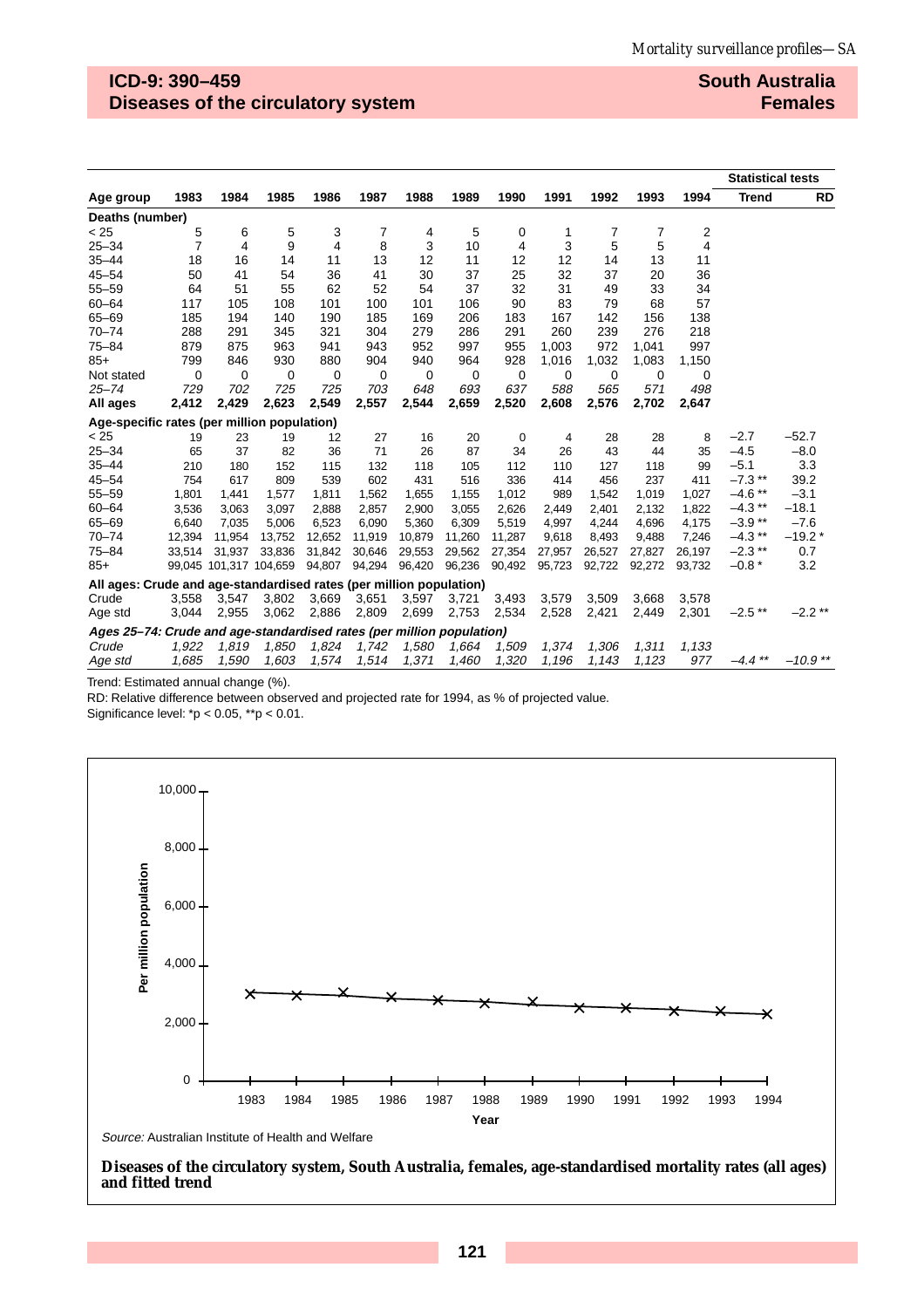### **ICD-9: 410–414 Ischaemic heart disease**

|                                                                       |        |                                                                                     |       |       |                |        |        |             |             |               |        |        | <b>Statistical tests</b> |           |
|-----------------------------------------------------------------------|--------|-------------------------------------------------------------------------------------|-------|-------|----------------|--------|--------|-------------|-------------|---------------|--------|--------|--------------------------|-----------|
| Age group                                                             | 1983   | 1984                                                                                | 1985  | 1986  | 1987           | 1988   | 1989   | 1990        | 1991        | 1992          | 1993   | 1994   | <b>Trend</b>             | <b>RD</b> |
| Deaths (number)                                                       |        |                                                                                     |       |       |                |        |        |             |             |               |        |        |                          |           |
| < 25                                                                  | 0      | 2                                                                                   | 0     | 0     | 2              | 0      | 0      | 2           | 0           | 0             | 0      | 0      |                          |           |
| $25 - 34$                                                             | 3      | 13                                                                                  | 3     | 1     | $\overline{2}$ | 5      | 3      | 4           | 2           | 0             | 4      | 2      |                          |           |
| $35 - 44$                                                             | 22     | 28                                                                                  | 26    | 38    | 21             | 32     | 28     | 24          | 17          | 25            | 27     | 16     |                          |           |
| $45 - 54$                                                             | 107    | 110                                                                                 | 115   | 93    | 92             | 101    | 78     | 78          | 78          | 73            | 56     | 82     |                          |           |
| $55 - 59$                                                             | 151    | 138                                                                                 | 124   | 121   | 115            | 102    | 114    | 96          | 82          | 81            | 71     | 53     |                          |           |
| $60 - 64$                                                             | 197    | 205                                                                                 | 182   | 205   | 183            | 196    | 183    | 171         | 151         | 142           | 127    | 120    |                          |           |
| $65 - 69$                                                             | 281    | 229                                                                                 | 243   | 240   | 264            | 269    | 241    | 255         | 218         | 213           | 227    | 215    |                          |           |
| $70 - 74$                                                             | 307    | 322                                                                                 | 278   | 304   | 316            | 326    | 306    | 270         | 289         | 265           | 297    | 288    |                          |           |
| $75 - 84$                                                             | 474    | 465                                                                                 | 489   | 549   | 518            | 522    | 634    | 548         | 612         | 560           | 537    | 583    |                          |           |
| $85+$                                                                 | 145    | 158                                                                                 | 190   | 168   | 201            | 182    | 220    | 202         | 229         | 197           | 223    | 259    |                          |           |
| Not stated                                                            | 0      | $\Omega$                                                                            | 0     | 0     | 0              | 0      | 0      | $\mathbf 0$ | $\mathbf 0$ | 0             | 0      | 0      |                          |           |
| $25 - 74$                                                             | 1,068  | 1.045                                                                               | 971   | 1,002 | 993            | 1,031  | 953    | 898         | 837         | 799           | 809    | 776    |                          |           |
| All ages                                                              | 1,687  | 1,670                                                                               | 1,650 | 1,719 | 1,714          | 1,735  | 1,807  | 1,650       | 1,678       | 1,556         | 1,569  | 1,618  |                          |           |
| Age-specific rates (per million population)                           |        |                                                                                     |       |       |                |        |        |             |             |               |        |        |                          |           |
| < 25                                                                  | 0      | 7                                                                                   | 0     | 0     | 7              | 0      | 0      | 7           | 0           | 0             | 0      | 0      |                          |           |
| $25 - 34$                                                             | 28     | 118                                                                                 | 27    | 9     | 17             | 43     | 26     | 34          | 17          | $\Omega$      | 34     | 17     | $-10.8*$                 | 17.2      |
| $35 - 44$                                                             | 253    | 310                                                                                 | 277   | 390   | 210            | 311    | 266    | 223         | 155         | 227           | 244    | 144    | $-4.7*$                  | $-30.6$   |
| $45 - 54$                                                             | 1,575  | 1,619                                                                               | 1,695 | 1,359 | 1,320          | 1,420  | 1,067  | 1,031       | 995         | 886           | 653    | 922    | $-7.0$ **                | 24.2      |
| $55 - 59$                                                             | 4,196  | 3.832                                                                               | 3,440 | 3,421 | 3,358          | 3,061  | 3,488  | 3,017       | 2,594       | 2,533         | 2.194  | 1.608  | $-6.0**$                 | $-30.0*$  |
| $60 - 64$                                                             | 6,448  | 6,408                                                                               | 5,544 | 6,178 | 5,461          | 5,779  | 5,401  | 5,041       | 4,516       | 4,369         | 4,023  | 3,881  | $-4.4$ **                | $-5.5$    |
| $65 - 69$                                                             | 11,518 | 9.530                                                                               | 9,965 | 9.429 | 9.887          | 9,661  | 8,250  | 8,576       | 7,220       | 6,963         | 7.366  | 6.980  | $-4.2$ **                | 2.5       |
| $70 - 74$                                                             |        | 16,830 16,752 13,935 14,920 15,345                                                  |       |       |                | 15,860 | 15,045 | 12,942      | 13,183      | 11.573        | 12.477 | 11.566 | $-3.2**$                 | $-2.9$    |
| $75 - 84$                                                             |        | 29,263 27,198 27,254 29,271 26,270 25,271 29,097 24,141                             |       |       |                |        |        |             |             | 26,016 23,268 | 21.766 | 23.222 | $-2.2$ **                | 1.8       |
| $85+$                                                                 |        | 50,208 51,974 58,714 48,485 56,844 50,429 58,417 51,888 55,327 44,369 47,701 51,904 |       |       |                |        |        |             |             |               |        |        | $-0.7$                   | 5.4       |
| All ages: Crude and age-standardised rates (per million population)   |        |                                                                                     |       |       |                |        |        |             |             |               |        |        |                          |           |
| Crude                                                                 | 2,526  | 2.473                                                                               | 2,422 | 2,499 | 2,475          | 2,487  | 2,565  | 2,322       | 2,338       | 2,151         | 2,160  | 2,218  |                          |           |
| Age std                                                               | 3,110  | 2,984                                                                               | 2,911 | 2,916 | 2,844          | 2,783  | 2,870  | 2,546       | 2,542       | 2,269         | 2,240  | 2,261  | $-3.0**$                 | $-0.3$    |
| Ages 25–74: Crude and age-standardised rates (per million population) |        |                                                                                     |       |       |                |        |        |             |             |               |        |        |                          |           |
| Crude                                                                 | 2,864  | 2,752                                                                               | 2,513 |       | 2,547 2,487    | 2,543  | 2,316  | 2,154       | 1,983       | 1,869         | 1,875  | 1,780  |                          |           |
| Age std                                                               | 2,783  | 2,667                                                                               | 2,439 | 2,468 | 2,407          | 2,474  | 2,256  | 2,094       | 1,917       | 1,797         | 1,791  | 1,684  | $-4.4$ **                | $-3.2$ ** |

Trend: Estimated annual change (%).

RD: Relative difference between observed and projected rate for 1994, as % of projected value.

Significance level: \*p < 0.05, \*\*p < 0.01.



**Ischaemic heart disease, South Australia, males, age-standardised mortality rates (all ages) and fitted trend**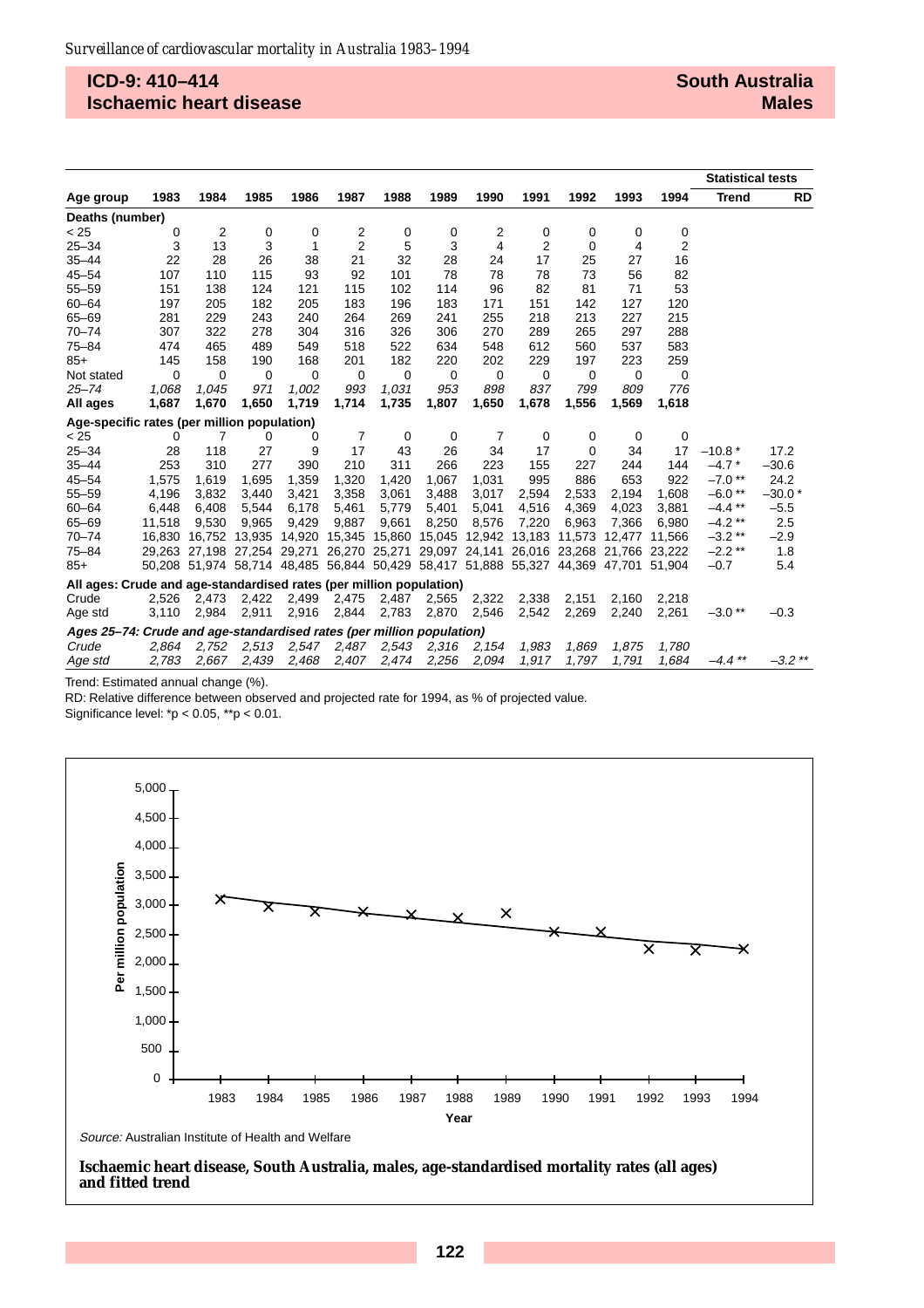## **ICD-9: 410–414 Ischaemic heart disease**

#### **South Australia Females**

|                                                                       |        |       |       |                             |                                                                       |                |        |        |       |               |                |             | <b>Statistical tests</b> |           |
|-----------------------------------------------------------------------|--------|-------|-------|-----------------------------|-----------------------------------------------------------------------|----------------|--------|--------|-------|---------------|----------------|-------------|--------------------------|-----------|
| Age group                                                             | 1983   | 1984  | 1985  | 1986                        | 1987                                                                  | 1988           | 1989   | 1990   | 1991  | 1992          | 1993           | 1994        | <b>Trend</b>             | <b>RD</b> |
| Deaths (number)                                                       |        |       |       |                             |                                                                       |                |        |        |       |               |                |             |                          |           |
| < 25                                                                  | 0      | 1     | 0     | 0                           | 2                                                                     | 0              | 0      | 0      | 0     | 0             | 0              | 0           |                          |           |
| $25 - 34$                                                             | 1      | 0     | 1     | $\mathbf 0$                 | 3                                                                     | 0              | 2      | 0      | 1     | 1             | $\overline{2}$ | 2           |                          |           |
| $35 - 44$                                                             | 8      | 4     | 4     | 4                           | 5                                                                     | $\overline{2}$ | 2      | 6      | 5     | 4             | 4              | 3           |                          |           |
| $45 - 54$                                                             | 28     | 14    | 34    | 16                          | 23                                                                    | 18             | 23     | 6      | 14    | 18            | 11             | 12          |                          |           |
| $55 - 59$                                                             | 39     | 32    | 31    | 40                          | 34                                                                    | 29             | 21     | 18     | 14    | 22            | 18             | 18          |                          |           |
| $60 - 64$                                                             | 80     | 73    | 66    | 67                          | 64                                                                    | 57             | 66     | 52     | 53    | 48            | 46             | 31          |                          |           |
| $65 - 69$                                                             | 122    | 119   | 94    | 123                         | 136                                                                   | 99             | 128    | 124    | 102   | 78            | 99             | 73          |                          |           |
| $70 - 74$                                                             | 172    | 175   | 213   | 195                         | 204                                                                   | 191            | 175    | 172    | 158   | 147           | 165            | 130         |                          |           |
| $75 - 84$                                                             | 464    | 453   | 509   | 497                         | 504                                                                   | 507            | 554    | 516    | 553   | 520           | 519            | 538         |                          |           |
| $85+$                                                                 | 336    | 335   | 388   | 379                         | 398                                                                   | 428            | 415    | 455    | 463   | 499           | 485            | 550         |                          |           |
| Not stated                                                            | 0      | 0     | 0     | 0                           | 0                                                                     | 0              | 0      | 0      | 0     | 0             | 0              | $\mathbf 0$ |                          |           |
| $25 - 74$                                                             | 450    | 417   | 443   | 445                         | 469                                                                   | 396            | 417    | 378    | 347   | 318           | 345            | 269         |                          |           |
| All ages                                                              | 1,250  | 1,206 | 1,340 | 1,321                       | 1,373                                                                 | 1,331          | 1,386  | 1,349  | 1,363 | 1,337         | 1,349          | 1,357       |                          |           |
| Age-specific rates (per million population)                           |        |       |       |                             |                                                                       |                |        |        |       |               |                |             |                          |           |
| < 25                                                                  | 0      | 4     | 0     | 0                           | 8                                                                     | 0              | 0      | 0      | 0     | 0             | 0              | 0           |                          |           |
| $25 - 34$                                                             | 9      | 0     | 9     | 0                           | 27                                                                    | 0              | 17     | 0      | 9     | 9             | 18             | 18          |                          |           |
| $35 - 44$                                                             | 93     | 45    | 43    | 42                          | 51                                                                    | 20             | 19     | 56     | 46    | 36            | 36             | 27          | $-6.2$                   | $-10.6$   |
| $45 - 54$                                                             | 422    | 211   | 509   | 240                         | 338                                                                   | 259            | 321    | 81     | 181   | 222           | 130            | 137         | $-9.3**$                 | $-3.3$    |
| $55 - 59$                                                             | 1,098  | 904   | 889   | 1,169                       | 1,021                                                                 | 889            | 655    | 569    | 447   | 692           | 556            | 544         | $-6.8**$                 | 6.5       |
| $60 - 64$                                                             | 2,418  | 2,130 | 1,893 | 1,916                       | 1,829                                                                 | 1,636          | 1,902  | 1,517  | 1,564 | 1,459         | 1,443          | 991         | $-5.4***$                | $-25.7$   |
| $65 - 69$                                                             | 4,379  | 4,315 | 3,361 | 4,223                       | 4,477                                                                 | 3,140          | 3,920  | 3,740  | 3,052 | 2,331         | 2,980          | 2,209       | $-5.0**$                 | $-19.8$   |
| $70 - 74$                                                             | 7,402  | 7,189 | 8,490 | 7,686                       | 7,998                                                                 | 7,448          | 6,890  | 6,671  | 5,844 | 5,224         | 5,672          | 4,321       | $-4.5$ **                | $-21.7*$  |
| $75 - 84$                                                             | 17.691 |       |       | 16,534 17,884 16,818 16,379 |                                                                       | 15,739         | 16,426 | 14,780 |       | 15,414 14,191 | 13,873         | 14,136      | $-2.2**$                 | 1.9       |
| $85+$                                                                 | 41,651 |       |       |                             | 40,120 43,664 40,832 41,515 43,902 41,430 44,369 43,622 44,834 41,322 |                |        |        |       |               |                | 44.828      | 0.6                      | 2.5       |
| All ages: Crude and age-standardised rates (per million population)   |        |       |       |                             |                                                                       |                |        |        |       |               |                |             |                          |           |
| Crude                                                                 | 1,844  | 1,761 | 1,942 | 1,901                       | 1,960                                                                 | 1,882          | 1,940  | 1,870  | 1,871 | 1,821         | 1,831          | 1,834       |                          |           |
| Age std                                                               | 1,594  | 1,482 | 1,585 | 1,515                       | 1,532                                                                 | 1,427          | 1,455  | 1,366  | 1,336 | 1,264         | 1,243          | 1,189       | $-2.5$ **                | $-4.3$ ** |
| Ages 25–74: Crude and age-standardised rates (per million population) |        |       |       |                             |                                                                       |                |        |        |       |               |                |             |                          |           |
| Crude                                                                 | 1,187  | 1,080 | 1,131 | 1,119                       | 1,162                                                                 | 965            | 1,001  | 895    | 811   | 735           | 792            | 612         |                          |           |
| Age std                                                               | 1,037  | 934   | 976   | 960                         | 1.005                                                                 | 831            | 875    | 777    | 702   | 637           | 678            | 521         | $-5.1$ **                | $-18.9**$ |

Trend: Estimated annual change (%).

RD: Relative difference between observed and projected rate for 1994, as % of projected value.

Significance level: \*p < 0.05, \*\*p < 0.01.



**Ischaemic heart disease, South Australia, females, age-standardised mortality rates (all ages) and fitted trend**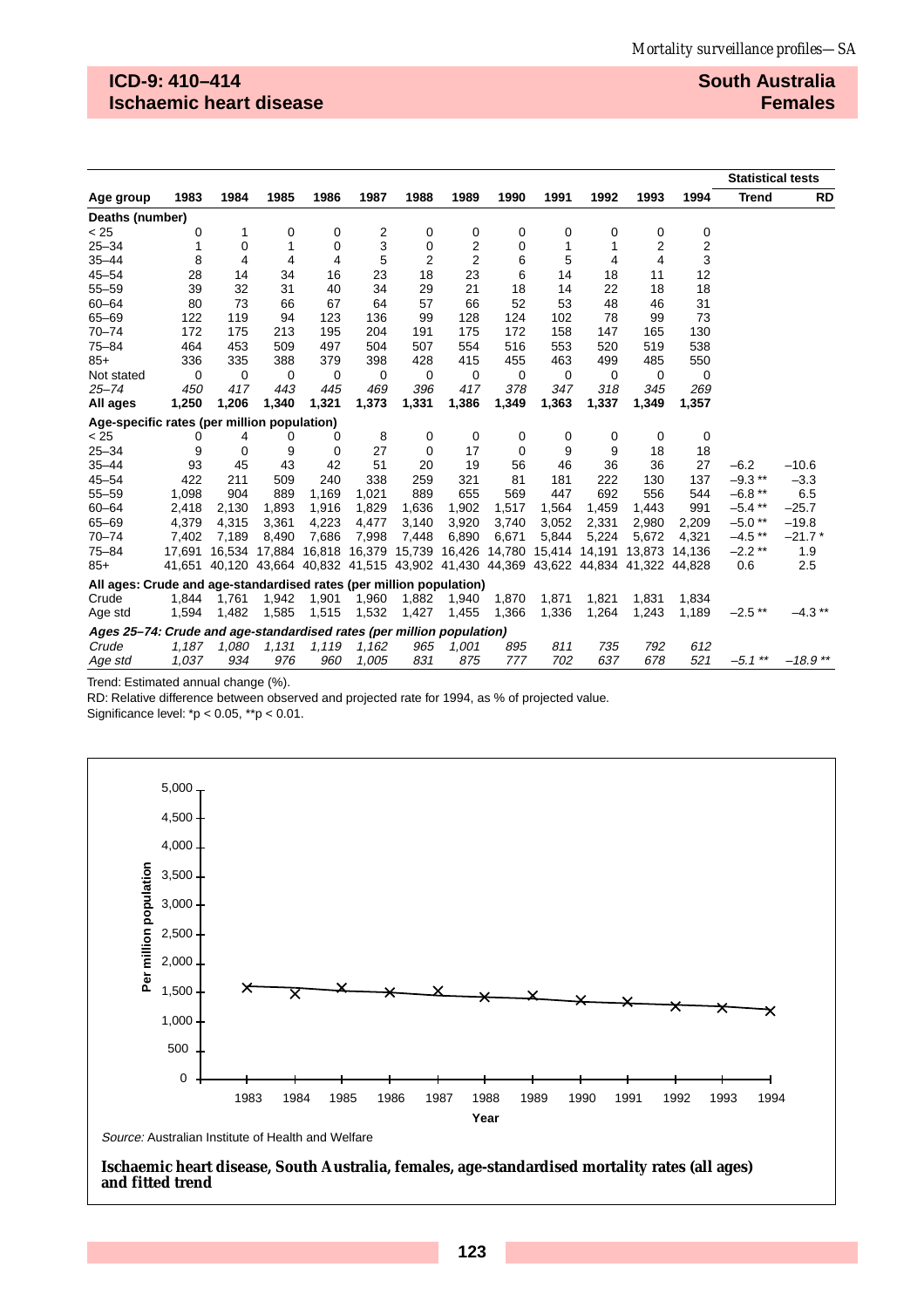#### **ICD-9: 430–438 Cerebrovascular disease**

|                                                                       |        |                                    |             |             |       |       |       |                                    |             |       |        |        | <b>Statistical tests</b> |           |
|-----------------------------------------------------------------------|--------|------------------------------------|-------------|-------------|-------|-------|-------|------------------------------------|-------------|-------|--------|--------|--------------------------|-----------|
| Age group                                                             | 1983   | 1984                               | 1985        | 1986        | 1987  | 1988  | 1989  | 1990                               | 1991        | 1992  | 1993   | 1994   | <b>Trend</b>             | <b>RD</b> |
| Deaths (number)                                                       |        |                                    |             |             |       |       |       |                                    |             |       |        |        |                          |           |
| < 25                                                                  | 2      | 1                                  | 2           | 2           | 0     | 1     | 1     | 3                                  | 1           | 0     | 0      | 1      |                          |           |
| $25 - 34$                                                             | 4      | 6                                  | 0           | 2           | 2     | 4     | 3     | 2                                  | 1           | 0     | 1      | 5      |                          |           |
| $35 - 44$                                                             | 2      | 8                                  | 6           | 3           | 8     | 4     | 3     | 3                                  | 2           | 3     | 4      |        |                          |           |
| $45 - 54$                                                             | 14     | 15                                 | 15          | 10          | 12    | 12    | 13    | 8                                  | 19          | 8     | 15     | 6      |                          |           |
| $55 - 59$                                                             | 23     | 28                                 | 24          | 13          | 20    | 11    | 13    | $\overline{7}$                     | 15          | 8     | 10     | 9      |                          |           |
| $60 - 64$                                                             | 33     | 34                                 | 28          | 28          | 25    | 33    | 21    | 27                                 | 20          | 20    | 17     | 22     |                          |           |
| $65 - 69$                                                             | 52     | 50                                 | 50          | 45          | 35    | 54    | 45    | 51                                 | 35          | 41    | 40     | 41     |                          |           |
| $70 - 74$                                                             | 79     | 73                                 | 91          | 72          | 85    | 78    | 94    | 65                                 | 69          | 53    | 78     | 77     |                          |           |
| $75 - 84$                                                             | 165    | 175                                | 180         | 164         | 184   | 198   | 188   | 193                                | 221         | 190   | 226    | 202    |                          |           |
| $85+$                                                                 | 87     | 81                                 | 88          | 105         | 93    | 79    | 114   | 88                                 | 101         | 103   | 116    | 134    |                          |           |
| Not stated                                                            | 0      | 0                                  | $\mathbf 0$ | $\mathbf 0$ | 0     | 0     | 0     | 0                                  | $\mathbf 0$ | 0     | 0      | 0      |                          |           |
| $25 - 74$                                                             | 207    | 214                                | 214         | 173         | 187   | 196   | 192   | 163                                | 161         | 133   | 165    | 161    |                          |           |
| All ages                                                              | 461    | 471                                | 484         | 444         | 464   | 474   | 495   | 447                                | 484         | 426   | 507    | 498    |                          |           |
| Age-specific rates (per million population)                           |        |                                    |             |             |       |       |       |                                    |             |       |        |        |                          |           |
| < 25                                                                  | 7      | 4                                  | 7           | 7           | 0     | 4     | 4     | 11                                 | 4           | 0     | 0      | 4      |                          |           |
| $25 - 34$                                                             | 37     | 54                                 | 0           | 18          | 17    | 35    | 26    | 17                                 | 9           | 0     | 9      | 43     | $-6.1$                   | 508.7*    |
| $35 - 44$                                                             | 23     | 89                                 | 64          | 31          | 80    | 39    | 28    | 28                                 | 18          | 27    | 36     | 9      | $-10.0*$                 | $-63.2$   |
| $45 - 54$                                                             | 206    | 221                                | 221         | 146         | 172   | 169   | 178   | 106                                | 242         | 97    | 175    | 67     | $-5.3*$                  | $-52.8$   |
| $55 - 59$                                                             | 639    | 777                                | 666         | 368         | 584   | 330   | 398   | 220                                | 474         | 250   | 309    | 273    | $-9.0**$                 | 13.2      |
| $60 - 64$                                                             | 1,080  | 1,063                              | 853         | 844         | 746   | 973   | 620   | 796                                | 598         | 615   | 539    | 712    | $-5.2*$                  | 33.6      |
| $65 - 69$                                                             | 2,131  | 2,081                              | 2,050       | 1,768       | 1,311 | 1,939 | 1,540 | 1,715                              | 1,159       | 1,340 | 1,298  | 1,331  | $-4.8$ **                | 11.2      |
| $70 - 74$                                                             | 4,331  | 3,798                              | 4,561       | 3,534       | 4,128 | 3,795 | 4,622 | 3,116                              | 3,147       | 2,315 | 3,277  | 3,092  | $-3.7$ **                | 7.3       |
| $75 - 84$                                                             | 10.186 | 10.236                             | 10,032      | 8,744       | 9,332 | 9,586 | 8,628 | 8,502                              | 9,395       | 7,895 | 9,161  | 8.046  | $-1.8*$                  | $-3.7$    |
| $85+$                                                                 |        | 30,125 26,645 27,194 30,303 26,301 |             |             |       |       |       | 21,890 30,271 22,605 24,402 23,198 |             |       | 24,813 | 26,854 | $-1.4$                   | 16.3      |
| All ages: Crude and age-standardised rates (per million population)   |        |                                    |             |             |       |       |       |                                    |             |       |        |        |                          |           |
| Crude                                                                 | 690    | 698                                | 710         | 646         | 670   | 679   | 703   | 629                                | 674         | 589   | 698    | 683    |                          |           |
| Age std                                                               | 959    | 934                                | 920         | 842         | 840   | 820   | 850   | 737                                | 773         | 665   | 760    | 728    | $-2.7$ **                | $5.8**$   |
| Ages 25-74: Crude and age-standardised rates (per million population) |        |                                    |             |             |       |       |       |                                    |             |       |        |        |                          |           |
| Crude                                                                 | 555    | 563                                | 554         | 440         | 468   | 484   | 467   | 391                                | 381         | 311   | 383    | 369    |                          |           |
| Age std                                                               | 546    | 552                                | 541         | 430         | 456   | 473   | 463   | 382                                | 371         | 298   | 363    | 348    | $-4.8$ **                | $8.9**$   |

Trend: Estimated annual change (%).

RD: Relative difference between observed and projected rate for 1994, as % of projected value.

Significance level: \*p < 0.05, \*\*p < 0.01.



#### **Cerebrovascular disease, South Australia, males, age-standardised mortality rates (all ages) and fitted trend**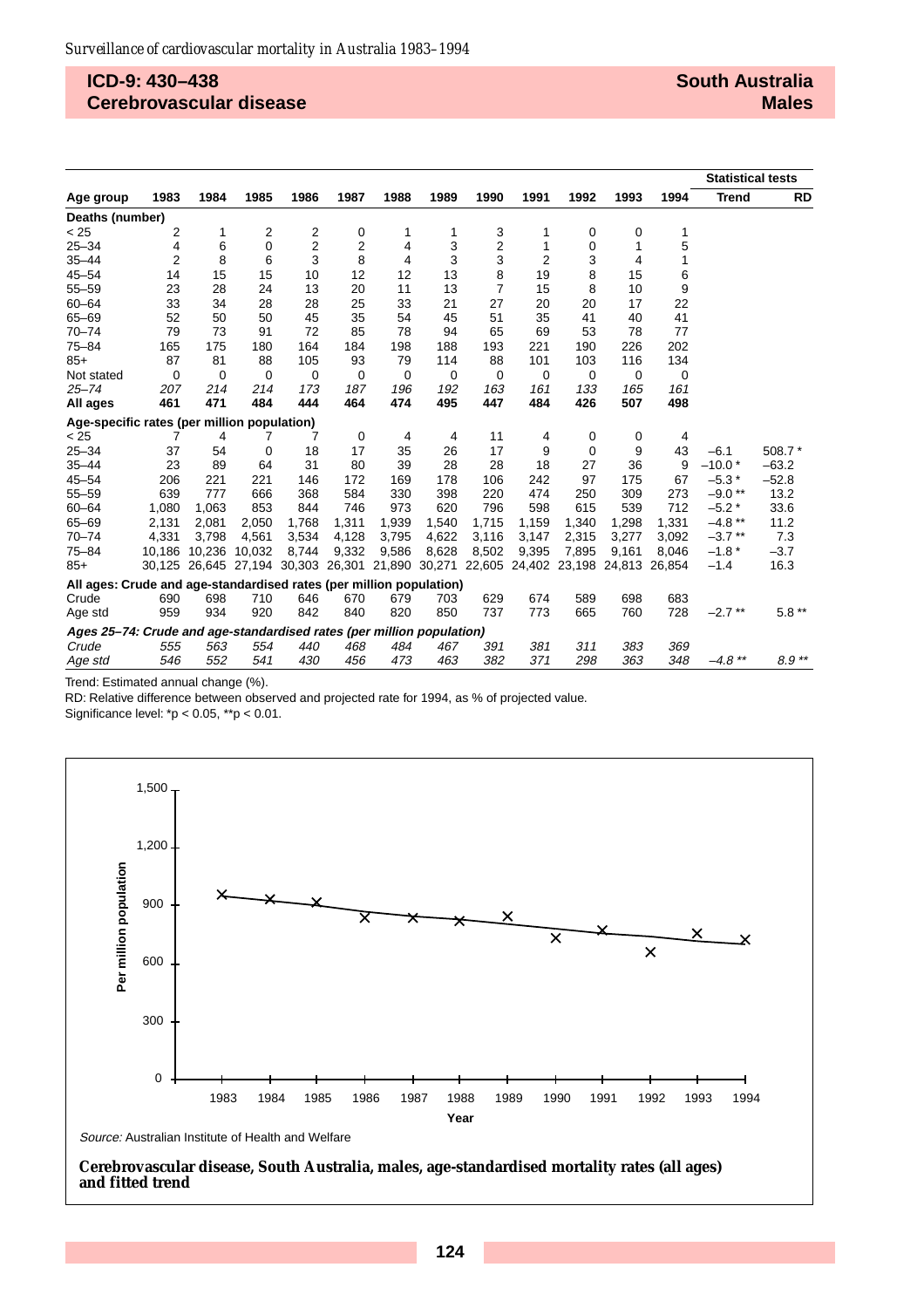## **ICD-9: 430–438 Cerebrovascular disease**

#### **South Australia Females**

|                                                                       |       |                |                |                                                                              |             |                |                |                |       |       |                |        | <b>Statistical tests</b> |           |
|-----------------------------------------------------------------------|-------|----------------|----------------|------------------------------------------------------------------------------|-------------|----------------|----------------|----------------|-------|-------|----------------|--------|--------------------------|-----------|
| Age group                                                             | 1983  | 1984           | 1985           | 1986                                                                         | 1987        | 1988           | 1989           | 1990           | 1991  | 1992  | 1993           | 1994   | <b>Trend</b>             | <b>RD</b> |
| Deaths (number)                                                       |       |                |                |                                                                              |             |                |                |                |       |       |                |        |                          |           |
| < 25                                                                  | 3     | 1              | 0              | 0                                                                            | 0           | 2              | 0              | 0              | 0     | 1     | 1              | 1      |                          |           |
| $25 - 34$                                                             | 4     | 1              | 5              | 1                                                                            | 2           | $\overline{2}$ | 2              | 0              | 1     | 0     | $\mathbf 0$    | 1      |                          |           |
| $35 - 44$                                                             | 5     | 5              | $\overline{7}$ | 3                                                                            | 5           | $\overline{7}$ | 5              | 3              | 2     | 5     | 3              | 4      |                          |           |
| $45 - 54$                                                             | 17    | 17             | 12             | 10                                                                           | 11          | 5              | 6              | 8              | 11    | 12    | $\overline{7}$ | 6      |                          |           |
| $55 - 59$                                                             | 18    | $\overline{7}$ | 13             | 14                                                                           | 11          | 11             | $\overline{7}$ | $\overline{7}$ | 8     | 9     | $\overline{7}$ | 3      |                          |           |
| $60 - 64$                                                             | 26    | 17             | 24             | 17                                                                           | 18          | 21             | 16             | 11             | 13    | 14    | 13             | 11     |                          |           |
| $65 - 69$                                                             | 35    | 43             | 24             | 43                                                                           | 35          | 35             | 48             | 29             | 31    | 32    | 30             | 33     |                          |           |
| $70 - 74$                                                             | 67    | 71             | 78             | 79                                                                           | 56          | 49             | 58             | 72             | 51    | 52    | 66             | 43     |                          |           |
| $75 - 84$                                                             | 241   | 271            | 270            | 268                                                                          | 253         | 268            | 255            | 251            | 268   | 242   | 302            | 279    |                          |           |
| $85+$                                                                 | 231   | 270            | 276            | 254                                                                          | 265         | 259            | 276            | 231            | 314   | 286   | 322            | 333    |                          |           |
| Not stated                                                            | 0     | $\mathbf 0$    | $\mathbf 0$    | 0                                                                            | $\mathbf 0$ | $\mathbf 0$    | 0              | 0              | 0     | 0     | $\mathbf 0$    | 0      |                          |           |
| $25 - 74$                                                             | 172   | 161            | 163            | 167                                                                          | 138         | 130            | 142            | 130            | 117   | 124   | 126            | 101    |                          |           |
| All ages                                                              | 647   | 703            | 709            | 689                                                                          | 656         | 659            | 673            | 612            | 699   | 653   | 751            | 714    |                          |           |
| Age-specific rates (per million population)                           |       |                |                |                                                                              |             |                |                |                |       |       |                |        |                          |           |
| < 25                                                                  | 11    | 4              | 0              | 0                                                                            | 0           | 8              | 0              | 0              | 0     | 4     | 4              | 4      |                          |           |
| $25 - 34$                                                             | 37    | 9              | 45             | 9                                                                            | 18          | 18             | 17             | 0              | 9     | 0     | 0              | 9      |                          |           |
| $35 - 44$                                                             | 58    | 56             | 76             | 31                                                                           | 51          | 69             | 48             | 28             | 18    | 46    | 27             | 36     | $-6.7$                   | 27.7      |
| $45 - 54$                                                             | 256   | 256            | 180            | 150                                                                          | 162         | 72             | 84             | 108            | 142   | 148   | 83             | 68     | $-9.5$ **                | $-15.7$   |
| $55 - 59$                                                             | 507   | 198            | 373            | 409                                                                          | 330         | 337            | 218            | 221            | 255   | 283   | 216            | 91     | $-7.4*$                  | $-57.0$   |
| $60 - 64$                                                             | 786   | 496            | 688            | 486                                                                          | 514         | 603            | 461            | 321            | 384   | 425   | 408            | 352    | $-6.0*$                  | 3.4       |
| $65 - 69$                                                             | 1,256 | 1,559          | 858            | 1,476                                                                        | 1,152       | 1,110          | 1,470          | 875            | 928   | 956   | 903            | 998    | $-3.5*$                  | 11.7      |
| $70 - 74$                                                             | 2,883 | 2,917          | 3,109          | 3,114                                                                        | 2,196       | 1,911          | 2,284          | 2,793          | 1,887 | 1,848 | 2,269          | 1,429  | $-5.0**$                 | $-24.8$   |
| $75 - 84$                                                             | 9,189 | 9.891          | 9.487          | 9,069                                                                        | 8,222       | 8,320          | 7,561          | 7.189          | 7,470 | 6,604 | 8.073          | 7,331  | $-2.8$ **                | 7.6       |
| $85+$                                                                 |       |                |                | 28,635 32,335 31,060 27,365 27,642 26,567 27,553 22,526 29,584 25,696 27,435 |             |                |                |                |       |       |                | 27,142 | $-1.2*$                  | 6.4       |
| All ages: Crude and age-standardised rates (per million population)   |       |                |                |                                                                              |             |                |                |                |       |       |                |        |                          |           |
| Crude                                                                 | 955   | 1,027          | 1,028          | 992                                                                          | 937         | 932            | 942            | 848            | 959   | 890   | 1.019          | 965    |                          |           |
| Age std                                                               | 814   | 852            | 822            | 775                                                                          | 711         | 693            | 685            | 609            | 664   | 604   | 668            | 607    | $-3.1***$                | $3.2*$    |
| Ages 25-74: Crude and age-standardised rates (per million population) |       |                |                |                                                                              |             |                |                |                |       |       |                |        |                          |           |
| Crude                                                                 | 454   | 417            | 416            | 420                                                                          | 342         | 317            | 341            | 308            | 273   | 287   | 289            | 230    |                          |           |
| Age std                                                               | 399   | 372            | 363            | 363                                                                          | 301         | 279            | 299            | 269            | 240   | 251   | 246            | 198    | $-5.5$ **                | $-9.8$ ** |

Trend: Estimated annual change (%).

RD: Relative difference between observed and projected rate for 1994, as % of projected value.

Significance level: \*p < 0.05, \*\*p < 0.01.



**Cerebrovascular disease, South Australia, females, age-standardised mortality rates (all ages) and fitted trend**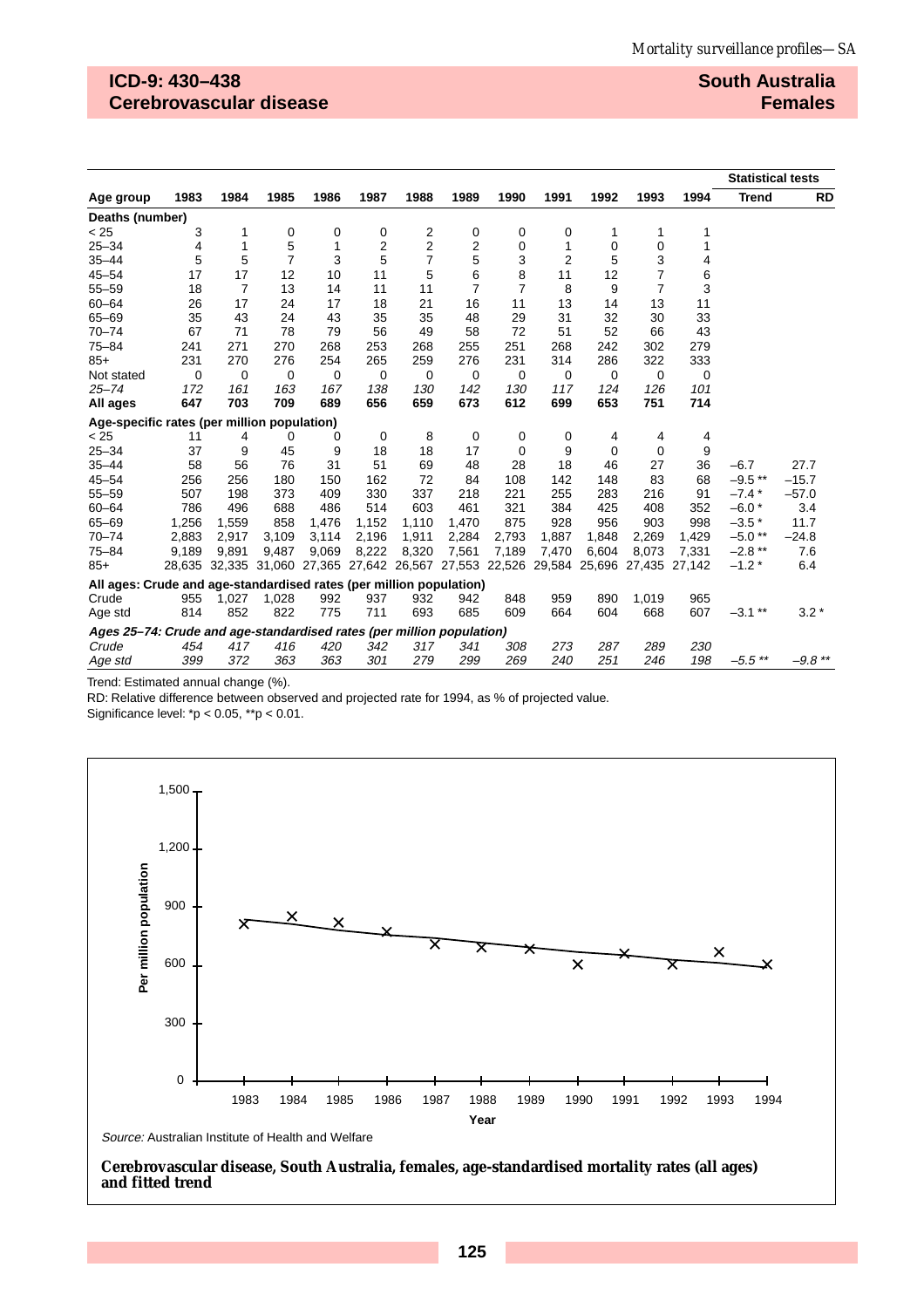**ICD-9: 001–999 All causes**

|                                                                       |        |        |        |        |        |        |        |        |        |                                                                                                 |        |        | <b>Statistical tests</b> |           |
|-----------------------------------------------------------------------|--------|--------|--------|--------|--------|--------|--------|--------|--------|-------------------------------------------------------------------------------------------------|--------|--------|--------------------------|-----------|
| Age group                                                             | 1983   | 1984   | 1985   | 1986   | 1987   | 1988   | 1989   | 1990   | 1991   | 1992                                                                                            | 1993   | 1994   | <b>Trend</b>             | <b>RD</b> |
| Deaths (number)                                                       |        |        |        |        |        |        |        |        |        |                                                                                                 |        |        |                          |           |
| < 25                                                                  | 327    | 282    | 306    | 275    | 302    | 294    | 259    | 284    | 224    | 206                                                                                             | 222    | 192    |                          |           |
| $25 - 34$                                                             | 142    | 134    | 130    | 149    | 122    | 147    | 148    | 183    | 142    | 136                                                                                             | 170    | 148    |                          |           |
| $35 - 44$                                                             | 139    | 149    | 167    | 182    | 150    | 161    | 162    | 179    | 195    | 180                                                                                             | 170    | 180    |                          |           |
| $45 - 54$                                                             | 352    | 347    | 297    | 302    | 301    | 310    | 302    | 303    | 308    | 317                                                                                             | 282    | 350    |                          |           |
| $55 - 59$                                                             | 426    | 392    | 402    | 375    | 376    | 310    | 318    | 275    | 252    | 266                                                                                             | 279    | 247    |                          |           |
| $60 - 64$                                                             | 550    | 572    | 547    | 539    | 516    | 604    | 537    | 539    | 480    | 469                                                                                             | 421    | 414    |                          |           |
| $65 - 69$                                                             | 714    | 687    | 712    | 658    | 733    | 742    | 739    | 775    | 736    | 739                                                                                             | 749    | 743    |                          |           |
| $70 - 74$                                                             | 852    | 907    | 879    | 860    | 917    | 878    | 925    | 847    | 882    | 866                                                                                             | 939    | 997    |                          |           |
| $75 - 84$                                                             | 1,452  | 1,494  | 1,500  | 1,591  | 1,638  | 1,696  | 1,930  | 1,733  | 1,919  | 1,876                                                                                           | 1,918  | 1,964  |                          |           |
| $85+$                                                                 | 511    | 576    | 630    | 625    | 699    | 651    | 774    | 715    | 786    | 757                                                                                             | 865    | 1,006  |                          |           |
| Not stated                                                            | 0      | 0      | 0      | 0      | 0      | 0      | 0      | 0      | 0      | 0                                                                                               | 0      | 0      |                          |           |
| $25 - 74$                                                             | 3.175  | 3.188  | 3,134  | 3,065  | 3.115  | 3,152  | 3.131  | 3.101  | 2,995  | 2,973                                                                                           | 3.010  | 3.079  |                          |           |
| All ages                                                              | 5,465  | 5,540  | 5,570  | 5,556  | 5,754  | 5,793  | 6,094  | 5,833  | 5,924  | 5,812                                                                                           | 6,015  | 6,241  |                          |           |
| Age-specific rates (per million population)                           |        |        |        |        |        |        |        |        |        |                                                                                                 |        |        |                          |           |
| < 25                                                                  | 1,185  | 1,024  | 1,118  | 1,010  | 1,119  | 1,097  | 969    | 1,063  | 837    | 770                                                                                             | 836    | 729    | $-3.6$ **                | $-10.9$   |
| $25 - 34$                                                             | 1,302  | 1,215  | 1,167  | 1,316  | 1,066  | 1,271  | 1,266  | 1,560  | 1,213  | 1,161                                                                                           | 1,461  | 1,275  | 0.8                      | $-5.7$    |
| $35 - 44$                                                             | 1,601  | 1,651  | 1,778  | 1,870  | 1,499  | 1,564  | 1,537  | 1,665  | 1,779  | 1,636                                                                                           | 1,536  | 1,618  | $-0.4$                   | 0.8       |
| $45 - 54$                                                             | 5,182  | 5,107  | 4,377  | 4,412  | 4,319  | 4,359  | 4,132  | 4,006  | 3,930  | 3,845                                                                                           | 3,288  | 3,934  | $-3.0**$                 | 15.3      |
| $55 - 59$                                                             | 11,837 | 10,884 | 11,152 | 10,603 | 10,979 | 9,302  | 9,730  | 8,642  | 7,971  | 8,320                                                                                           | 8,622  | 7,492  | $-3.8**$                 | $-3.6$    |
| $60 - 64$                                                             | 18,003 | 17.880 | 16,663 | 16,243 | 15,399 | 17,808 | 15,849 | 15,888 | 14,357 | 14,429                                                                                          | 13,336 | 13,390 | $-2.6$ **                | $-2.4$    |
| $65 - 69$                                                             | 29,266 | 28.589 | 29,197 | 25,851 | 27,452 | 26,648 | 25,298 | 26,064 | 24,377 | 24,157                                                                                          | 24.303 | 24,122 | $-1.9**$                 | 3.0       |
| $70 - 74$                                                             | 46.708 | 47,186 | 44,060 | 42,209 | 44,530 | 42,715 | 45,479 | 40.600 | 40,232 | 37,820                                                                                          | 39.449 | 40,039 | $-1.7$ **                | 4.8       |
| $75 - 84$                                                             | 89.641 | 87.384 | 83,603 | 84,826 | 83,071 | 82,107 | 88,577 | 76,344 | 81,576 | 77,949                                                                                          | 77.743 | 78,228 | $-1.2$ **                | 1.7       |
| $85+$                                                                 |        |        |        |        |        |        |        |        |        | 176,939 189,474 194,685 180,375 197,681 180,382 205,523 183,663 189,901 170,495 185,027 201,603 |        |        | 0.2                      | $9.7*$    |
| All ages: Crude and age-standardised rates (per million population)   |        |        |        |        |        |        |        |        |        |                                                                                                 |        |        |                          |           |
| Crude                                                                 | 8.182  | 8.205  | 8,176  | 8,078  | 8,310  | 8,303  | 8,651  | 8,208  | 8,255  | 8.033                                                                                           | 8.283  | 8.555  |                          |           |
| Age std                                                               | 10,089 | 9,963  | 9,745  | 9,453  | 9,571  | 9,359  | 9,705  | 8,998  | 8,943  | 8,500                                                                                           | 8,631  | 8,754  | $-1.5$ **                | $3.0**$   |
| Ages 25–74: Crude and age-standardised rates (per million population) |        |        |        |        |        |        |        |        |        |                                                                                                 |        |        |                          |           |
| Crude                                                                 | 8.513  | 8.394  | 8.111  | 7,791  | 7.801  | 7,776  | 7,609  | 7.439  | 7.094  | 6.954                                                                                           | 6.978  | 7,064  |                          |           |
| Age std                                                               | 8,312  | 8,173  | 7,890  | 7,573  | 7,571  | 7,565  | 7,450  | 7,269  | 6,895  | 6,724                                                                                           | 6.715  | 6.745  | $-2.0$ **                | $2.9**$   |

Trend: Estimated annual change (%).

RD: Relative difference between observed and projected rate for 1994, as % of projected value.

Significance level: \*p < 0.05, \*\*p < 0.01.

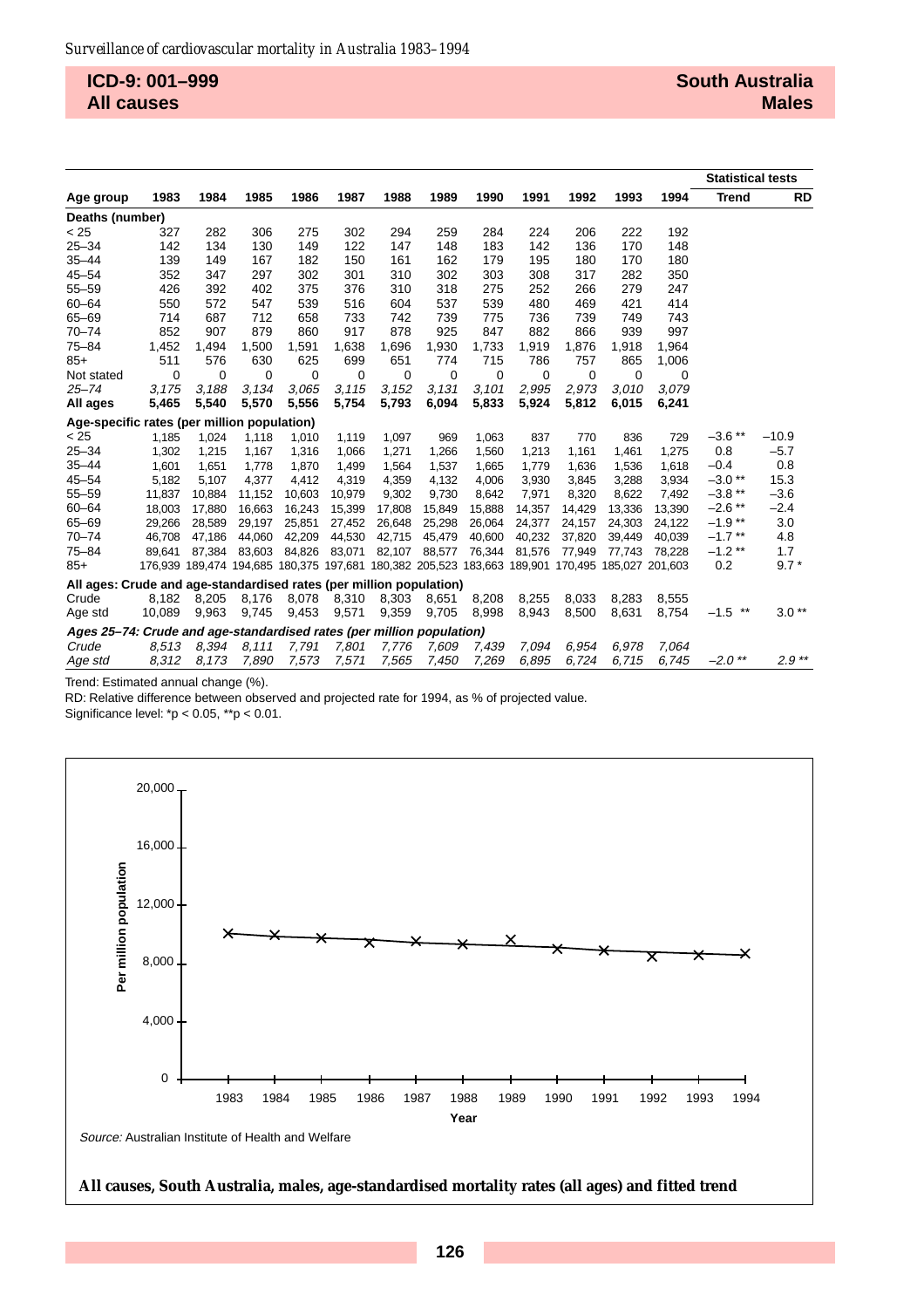|                                                                       |        |          |                                                                                                 |        |             |        |             |             |             |        |        |        | <b>Statistical tests</b> |           |
|-----------------------------------------------------------------------|--------|----------|-------------------------------------------------------------------------------------------------|--------|-------------|--------|-------------|-------------|-------------|--------|--------|--------|--------------------------|-----------|
| Age group                                                             | 1983   | 1984     | 1985                                                                                            | 1986   | 1987        | 1988   | 1989        | 1990        | 1991        | 1992   | 1993   | 1994   | <b>Trend</b>             | <b>RD</b> |
| Deaths (number)                                                       |        |          |                                                                                                 |        |             |        |             |             |             |        |        |        |                          |           |
| < 25                                                                  | 158    | 139      | 189                                                                                             | 148    | 142         | 132    | 152         | 141         | 122         | 121    | 124    | 102    |                          |           |
| $25 - 34$                                                             | 58     | 49       | 66                                                                                              | 62     | 55          | 41     | 68          | 64          | 73          | 67     | 61     | 62     |                          |           |
| $35 - 44$                                                             | 87     | 74       | 74                                                                                              | 95     | 98          | 90     | 99          | 92          | 111         | 93     | 112    | 97     |                          |           |
| $45 - 54$                                                             | 192    | 189      | 224                                                                                             | 160    | 182         | 147    | 186         | 155         | 177         | 197    | 185    | 200    |                          |           |
| $55 - 59$                                                             | 186    | 177      | 165                                                                                             | 188    | 157         | 178    | 168         | 152         | 142         | 149    | 156    | 138    |                          |           |
| $60 - 64$                                                             | 271    | 286      | 271                                                                                             | 296    | 254         | 303    | 309         | 284         | 257         | 241    | 250    | 210    |                          |           |
| $65 - 69$                                                             | 377    | 409      | 349                                                                                             | 392    | 448         | 401    | 440         | 434         | 446         | 392    | 436    | 426    |                          |           |
| $70 - 74$                                                             | 528    | 551      | 642                                                                                             | 620    | 566         | 576    | 590         | 591         | 575         | 567    | 611    | 556    |                          |           |
| $75 - 84$                                                             | 1,396  | 1,388    | 1,570                                                                                           | 1,471  | 1,515       | 1,574  | 1,675       | 1,685       | 1,753       | 1,701  | 1,877  | 1,814  |                          |           |
| $85+$                                                                 | 1,151  | 1,297    | 1,376                                                                                           | 1,340  | 1,360       | 1,455  | 1,567       | 1,507       | 1,596       | 1,585  | 1,701  | 1,864  |                          |           |
| Not stated                                                            | 0      | $\Omega$ | 0                                                                                               | 0      | $\mathbf 0$ | 0      | $\mathbf 0$ | $\mathbf 0$ | $\mathbf 0$ | 0      | 0      | 0      |                          |           |
| $25 - 74$                                                             | 1,699  | 1,735    | 1,791                                                                                           | 1,813  | 1,760       | 1,736  | 1,860       | 1,772       | 1,781       | 1,706  | 1.811  | 1,689  |                          |           |
| All ages                                                              | 4,404  | 4,559    | 4,926                                                                                           | 4,772  | 4,777       | 4,897  | 5,254       | 5,105       | 5,252       | 5,113  | 5,513  | 5,469  |                          |           |
| Age-specific rates (per million population)                           |        |          |                                                                                                 |        |             |        |             |             |             |        |        |        |                          |           |
| < 25                                                                  | 598    | 528      | 725                                                                                             | 573    | 554         | 517    | 597         | 555         | 480         | 477    | 492    | 408    | $-2.9**$                 | $-14.8$   |
| $25 - 34$                                                             | 539    | 449      | 599                                                                                             | 556    | 489         | 360    | 591         | 552         | 629         | 581    | 534    | 547    | 1.0                      | $-4.6$    |
| $35 - 44$                                                             | 1,016  | 833      | 804                                                                                             | 994    | 992         | 881    | 943         | 859         | 1,017       | 847    | 1,014  | 872    | 0.0                      | $-8.1$    |
| $45 - 54$                                                             | 2,896  | 2,843    | 3,355                                                                                           | 2,397  | 2,673       | 2,114  | 2,595       | 2,085       | 2,291       | 2,429  | 2,190  | 2,282  | $-2.8$ **                | 9.6       |
| $55 - 59$                                                             | 5,235  | 5,000    | 4,731                                                                                           | 5,493  | 4,716       | 5,455  | 5,242       | 4,809       | 4,532       | 4,689  | 4,818  | 4,167  | $-1.3$                   | $-11.8$   |
| $60 - 64$                                                             | 8,190  | 8,344    | 7,772                                                                                           | 8,463  | 7,257       | 8,699  | 8,906       | 8,286       | 7,582       | 7,325  | 7.840  | 6,713  | $-1.1$                   | $-13.9$   |
| $65 - 69$                                                             | 13,531 | 14,831   | 12,480                                                                                          | 13,457 | 14,748      | 12,719 | 13,476      | 13,088      | 13,346      | 11,716 | 13,125 | 12,889 | $-0.9$                   | 2.6       |
| $70 - 74$                                                             | 22,722 | 22,635   | 25,590                                                                                          | 24,437 | 22,191      | 22,461 | 23,229      | 22,922      | 21,270      | 20,148 | 21,004 | 18,482 | $-1.8$ **                | $-11.0*$  |
| $75 - 84$                                                             | 53,226 | 50,661   | 55,163                                                                                          | 49,777 | 49,235      | 48,862 | 49,665      | 48,263      | 48,861      | 46,422 | 50,174 | 47,664 | $-0.9**$                 | 0.9       |
| $85+$                                                                 |        |          | 142,680 155,329 154,850 144,365 141,859 149,246 156,434 146,953 150,367 142,408 144,926 151,928 |        |             |        |             |             |             |        |        |        | $-0.1$                   | 4.1       |
| All ages: Crude and age-standardised rates (per million population)   |        |          |                                                                                                 |        |             |        |             |             |             |        |        |        |                          |           |
| Crude                                                                 | 6,497  | 6.657    | 7,139                                                                                           | 6,868  | 6,821       | 6,924  | 7,352       | 7,077       | 7,208       | 6,965  | 7.484  | 7,392  |                          |           |
| Age std                                                               | 5,705  | 5,696    | 5,973                                                                                           | 5,612  | 5,479       | 5,437  | 5,715       | 5,418       | 5,410       | 5,128  | 5,382  | 5,140  | $-1.0**$                 | $-1.8$ ** |
| Ages 25–74: Crude and age-standardised rates (per million population) |        |          |                                                                                                 |        |             |        |             |             |             |        |        |        |                          |           |
| Crude                                                                 | 4,480  | 4,495    | 4,571                                                                                           | 4,561  | 4,361       | 4,232  | 4,467       | 4,197       | 4,161       | 3,944  | 4,157  | 3.842  |                          |           |
| Age std                                                               | 4,013  | 4,018    | 4,086                                                                                           | 4,055  | 3,912       | 3,778  | 4,038       | 3,792       | 3,755       | 3,551  | 3.726  | 3.436  | $-1.3$ **                | $-5.5$ ** |

Trend: Estimated annual change (%).

RD: Relative difference between observed and projected rate for 1994, as % of projected value.

Significance level: \*p < 0.05, \*\*p < 0.01.



**All causes, South Australia, females, age-standardised mortality rates (all ages) and fitted trend**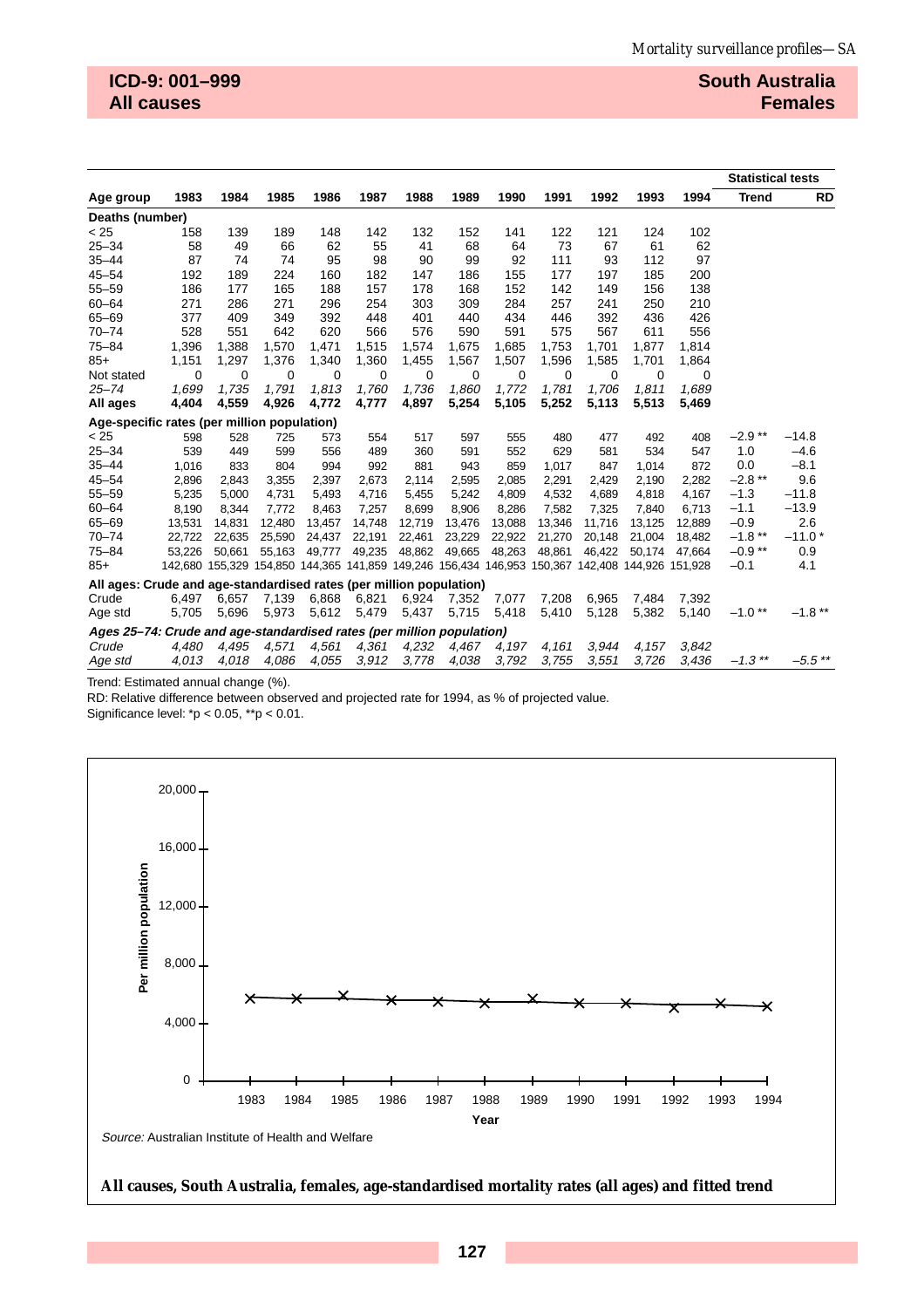# **ICD-9: 401–405 Hypertensive disease**

### **South Australia Males and females**

|                                                                       | <b>Statistical tests</b> |          |          |          |                |                |          |          |          |          |          |          |           |            |
|-----------------------------------------------------------------------|--------------------------|----------|----------|----------|----------------|----------------|----------|----------|----------|----------|----------|----------|-----------|------------|
| Age group                                                             | 1983                     | 1984     | 1985     | 1986     | 1987           | 1988           | 1989     | 1990     | 1991     | 1992     | 1993     | 1994     | Trend     | RD         |
|                                                                       |                          |          |          |          |                | <b>Males</b>   |          |          |          |          |          |          |           |            |
|                                                                       |                          |          |          |          |                |                |          |          |          |          |          |          |           |            |
| Deaths (number)<br>< 25                                               | 0                        | 0        | 0        | 0        | 0              | 0              | 0        | 0        | 0        | 0        | 0        | 0        |           |            |
| $25 - 34$                                                             | 0                        | 1        | 0        | 0        | 0              | 0              | 1        | 0        | 0        | 0        | 0        | 0        |           |            |
| 35–44                                                                 | 0                        | 0        | 1        | 0        | 0              | 0              | 1        | 0        | 1        | 1        | 0        | 0        |           |            |
| $45 - 54$                                                             | 2                        | 2        | 4        | 4        | 4              | 1              | 1        | 0        | 1        | 3        | 2        | 1        |           |            |
| $55 - 59$                                                             | 2                        | 3        | 5        | 3        | 2              | 4              | 0        | 1        | 1        | 0        | 0        | 0        |           |            |
| 60-64                                                                 | 6                        | 1        | 5        | 2        | $\overline{2}$ | 7              | 6        | 4        | 5        | 0        | 2        | 3        |           |            |
| 65-69                                                                 | 5                        | 5        | 3        | 3        | 10             | 9              | 5        | 3        | 6        | 6        | 5        | 5        |           |            |
| $70 - 74$                                                             | 5                        | 12       | 7        | 6        | 10             | 5              | 12       | 2        | 11       | 9        | 6        | 10       |           |            |
| $75 - 84$                                                             | 18                       | 14       | 16       | 16       | 14             | 16             | 25       | 17       | 20       | 21       | 16       | 14       |           |            |
| $85+$                                                                 | 5                        | 8        | 10       | 12       | 1              | 5              | 5        | 6        | 6        | 3        | 9        | 7        |           |            |
| Not stated                                                            | 0                        | 0        | 0        | 0        | 0              | 0              | 0        | 0        | 0        | 0        | 0        | 0        |           |            |
| 25–74                                                                 | 20                       | 24       | 25       | 18       | 28             | 26             | 26       | 10       | 25       | 19       | 15       | 19       |           |            |
| All ages                                                              | 43                       | 46       | 51       | 46       | 43             | 47             | 56       | 33       | 51       | 43       | 40       | 40       |           |            |
| Age-specific rates (per million population)                           |                          |          |          |          |                |                |          |          |          |          |          |          |           |            |
| < 25                                                                  | 0                        | 0        | 0        | 0        | 0              | 0              | 0        | 0        | 0        | 0        | 0        | 0        |           |            |
| $25 - 34$                                                             | 0                        | 9        | 0        | 0<br>0   | 0              | 0              | 9<br>9   | 0        | 0        | 0        | 0        | 0        |           |            |
| 35–44<br>$45 - 54$                                                    | 0                        | 0        | 11<br>59 | 58       | 0              | 0              |          | 0        | 9        | 9        | 0<br>23  | 0        |           | $-33.9$    |
| $55 - 59$                                                             | 29<br>56                 | 29<br>83 | 139      | 85       | 57<br>58       | 14<br>120      | 14<br>0  | 0<br>31  | 13<br>32 | 36<br>0  | 0        | 11<br>0  | -9.6      |            |
| $60 - 64$                                                             | 196                      | 31       | 152      | 60       | 60             | 206            | 177      | 118      | 150      | 0        | 63       | 97       | -3.9      | 15.3       |
| 65-69                                                                 | 205                      | 208      | 123      | 118      | 375            | 323            | 171      | 101      | 199      | 196      | 162      | 162      | $-1.9$    | $-10.3$    |
| $70 - 74$                                                             | 274                      | 624      | 351      | 294      | 486            | 243            | 590      | 96       | 502      | 393      | 252      | 402      | $-1.3$    | 23.4       |
| 75-84                                                                 | 1,111                    | 819      | 892      | 853      | 710            | 775            | 1,147    | 749      | 850      | 873      | 649      | 558      | $-3.1$    | $-26.2$    |
| $85+$                                                                 | 1,731                    | 2,632    | 3,090    | 3,463    | 283            | 1,385          | 1,328    | 1,541    | 1,450    | 676      | 1,925    | 1,403    | $-6.2$    | 26.1       |
| All ages: Crude and age-standardised rates (per million population)   |                          |          |          |          |                |                |          |          |          |          |          |          |           |            |
| Crude                                                                 | 64                       | 68       | 75       | 67       | 62             | 67             | 79       | 46       | 71       | 59       | 55       | 55       |           |            |
| Age std                                                               | 87                       | 90       | 95       | 89       | 68             | 75             | 90       | 55       | 77       | 63       | 59       | 56       | $-4.2**$  | $-6.1$     |
| Ages 25-74: Crude and age-standardised rates (per million population) |                          |          |          |          |                |                |          |          |          |          |          |          |           |            |
| Crude                                                                 | 54                       | 63       | 65       | 46       | 70             | 64             | 63       | 24       | 59       | 44       | 35       | 44       |           |            |
| Age std                                                               | 52                       | 63       | 61       | 45       | 70             | 61             | 62       | 23       | 57       | 43       | 33       | 41       | $-4.0$ ** | 2.3        |
|                                                                       |                          |          |          |          |                | <b>Females</b> |          |          |          |          |          |          |           |            |
| Deaths (number)                                                       |                          |          |          |          |                |                |          |          |          |          |          |          |           |            |
| < 25                                                                  | 0                        | 0        | 0        | 0        | 0              | 0              | 0        | 0        | 0        | 0        | 0        | 0        |           |            |
| $25 - 34$                                                             | 0                        | 0        | 0        | 0        | 0              | 0              | 0        | 0        | 0        | 0        | 0        | 0        |           |            |
| 35–44                                                                 | 1                        | 0        | 1        | 0        | 0              | 0              | 0        | 0        | 0        | 0        | 1        | 0        |           |            |
| $45 - 54$                                                             | 0                        | 0        | 1        | 0        | 1              | 1              | 0        | 0        | 1        | 1        | 1        | 0        |           |            |
| $55 - 59$                                                             | 1                        | 3        | 1        | 1        | 0              | 3              | 2        | 2        | 0        | 4        | 2        | 2        |           |            |
| $60 - 64$                                                             | 0                        | 2        | 2        | 2        | 0              | 2              | 2        | 2        | 3        | 0        | 2        | 1        |           |            |
| $65 - 69$                                                             | 5                        | 4        | 2        | 5        | 1              | 12             | 4        | 3        | 3        | 5        | 2        | 3        |           |            |
| $70 - 74$                                                             | 4                        | 6        | 10       | 9        | 4              | 6              | 5        | 6        | 9        | 7        | 6        | 5        |           |            |
| $75 - 84$                                                             | 33                       | 16       | 18       | 14       | 14             | 17             | 26       | 22       | 18       | 24       | 22       | 23       |           |            |
| $85+$                                                                 | 21                       | 11       | 22       | 26       | 18             | 27             | 19       | 31       | 27       | 17       | 22       | 32       |           |            |
| Not stated                                                            | 0                        | 0        | 0        | 0        | 0              | 0              | 0        | 0        | 0        | 0        | 0        | 0        |           |            |
| $25 - 74$<br>All ages                                                 | 11<br>65                 | 15<br>42 | 17<br>57 | 17<br>57 | 6<br>38        | 24<br>68       | 13<br>58 | 13<br>66 | 16<br>61 | 17<br>58 | 14<br>58 | 11<br>66 |           |            |
|                                                                       |                          |          |          |          |                |                |          |          |          |          |          |          |           |            |
| Age-specific rates (per million population)<br>< 25                   | 0                        |          | 0        | 0        | 0              | 0              | 0        | 0        |          | 0        | 0        |          |           |            |
| $25 - 34$                                                             | 0                        | 0<br>0   | 0        | 0        | 0              | 0              | 0        | 0        | 0<br>0   | 0        | 0        | 0<br>0   |           |            |
| $35 - 44$                                                             | 12                       | 0        | 11       | 0        | 0              | 0              | 0        | 0        | 0        | 0        | 9        | 0        |           |            |
| $45 - 54$                                                             | 0                        | 0        | 15       | 0        | 15             | 14             | 0        | 0        | 13       | 12       | 12       | 0        |           |            |
| $55 - 59$                                                             | 28                       | 85       | 29       | 29       | 0              | 92             | 62       | 63       | 0        | 126      | 62       | 60       |           |            |
| $60 - 64$                                                             | 0                        | 58       | 57       | 57       | 0              | 57             | 58       | 58       | 89       | 0        | 63       | 32       |           |            |
| 65-69                                                                 | 179                      | 145      | 72       | 172      | 33             | 381            | 123      | 90       | 90       | 149      | 60       | 91       | $-4.6$    | $-13.3$    |
| $70 - 74$                                                             | 172                      | 246      | 399      | 355      | 157            | 234            | 197      | 233      | 333      | 249      | 206      | 166      | $-2.2$    | $-30.5$    |
| $75 - 84$                                                             | 1,258                    | 584      | 632      | 474      | 455            | 528            | 771      | 630      | 502      | 655      | 588      | 604      | $-2.8$    | 16.5       |
| $85+$                                                                 | 2,603                    | 1,317    | 2,476    | 2,801    | 1,878          | 2,770          | 1,897    | 3,023    | 2,544    | 1,527    | 1,874    | 2,608    | $-0.1$    | 24.5       |
| All ages: Crude and age-standardised rates (per million population)   |                          |          |          |          |                |                |          |          |          |          |          |          |           |            |
| Crude                                                                 | 96                       | 61       | 83       | 82       | 54             | 96             | 81       | 91       | 84       | 79       | 79       | 89       |           |            |
| Age std                                                               | 82                       | 51       | 66       | 63       | 40             | 73             | 60       | 65       | 59       | 56       | 54       | 56       | $-1.7$ ** | 2.3        |
| Ages 25-74: Crude and age-standardised rates (per million population) |                          |          |          |          |                |                |          |          |          |          |          |          |           |            |
| Crude                                                                 | 29                       | 39       | 43       | 43       | 15             | 59             | 31       | 31       | 37       | 39       | 32       | 25       |           |            |
| Age std                                                               | 26                       | 33       | 37       | 36       | 13             | 51             | 27       | 27       | 32       | 34       | 29       | 21       | $-1.3*$   | $-31.8$ ** |

Trend: estimated annual change (%).

RD: Relative difference between observed and projected rate for 1994, as % of projected value. Significance level:  $^*p < 0.05$ ,  $^{**}p < 0.01$ .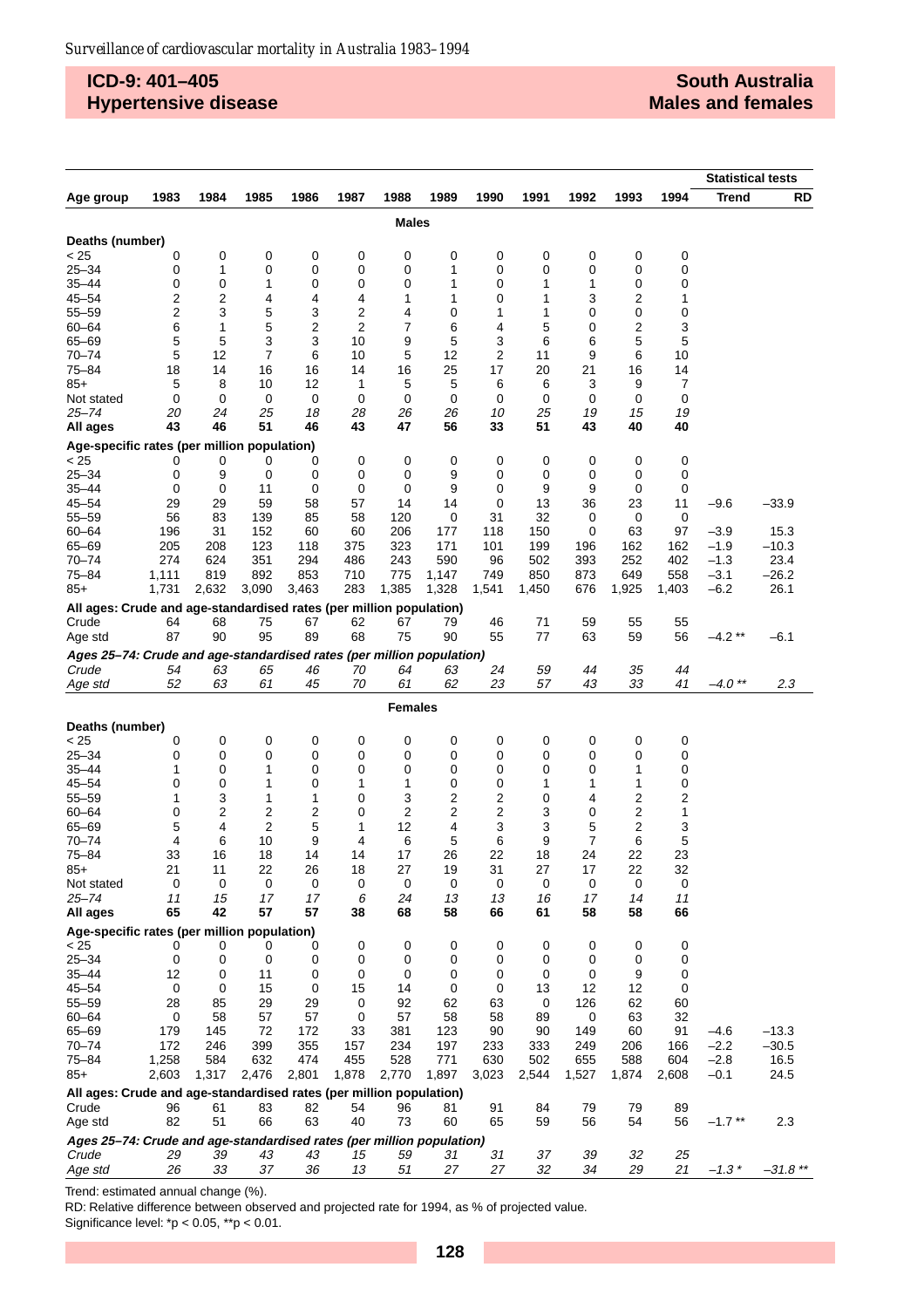**South Australia Males and females**

|                                                                              |                 |            |            |                                                                              |           |                         |             |           |          |            |                                                                                     |                 | <b>Statistical tests</b> |              |
|------------------------------------------------------------------------------|-----------------|------------|------------|------------------------------------------------------------------------------|-----------|-------------------------|-------------|-----------|----------|------------|-------------------------------------------------------------------------------------|-----------------|--------------------------|--------------|
| Age group                                                                    | 1983            | 1984       | 1985       | 1986                                                                         | 1987      | 1988                    | 1989        | 1990      | 1991     | 1992       | 1993                                                                                | 1994            | <b>Trend</b>             | RD           |
|                                                                              |                 |            |            |                                                                              |           | Males                   |             |           |          |            |                                                                                     |                 |                          |              |
| Deaths (number)                                                              |                 |            |            |                                                                              |           |                         |             |           |          |            |                                                                                     |                 |                          |              |
| < 25                                                                         | 0               | 2          | 0          | 0                                                                            | 1         | 0                       | 0           | 1         | 0        | 0          | 0                                                                                   | 0               |                          |              |
| $25 - 34$                                                                    | 3               | 13         | 3          | 1                                                                            | 2         | $\overline{\mathbf{c}}$ | 3           | 3         | 2        | 0          | 3                                                                                   | 2               |                          |              |
| 35–44                                                                        | 20              | 21         | 24         | 31                                                                           | 19        | 28                      | 15          | 18        | 8        | 17         | 17                                                                                  | 11              |                          |              |
| 45–54                                                                        | 96              | 96         | 95         | 76                                                                           | 73        | 83                      | 57          | 58        | 50       | 55         | 41                                                                                  | 57              |                          |              |
| $55 - 59$<br>60-64                                                           | 131<br>168      | 111<br>172 | 107<br>150 | 97<br>171                                                                    | 89<br>146 | 87<br>165               | 80<br>140   | 59<br>123 | 57<br>99 | 54<br>104  | 55<br>85                                                                            | 30<br>77        |                          |              |
| 65-69                                                                        | 232             | 169        | 195        | 186                                                                          | 195       | 210                     | 157         | 189       | 164      | 154        | 159                                                                                 | 145             |                          |              |
| $70 - 74$                                                                    | 237             | 256        | 204        | 240                                                                          | 251       | 257                     | 224         | 185       | 211      | 199        | 197                                                                                 | 179             |                          |              |
| 75-84                                                                        | 362             | 347        | 360        | 414                                                                          | 377       | 373                     | 471         | 381       | 430      | 389        | 359                                                                                 | 388             |                          |              |
| $85+$                                                                        | 99              | 105        | 120        | 103                                                                          | 131       | 114                     | 137         | 133       | 148      | 129        | 134                                                                                 | 157             |                          |              |
| Not stated                                                                   | 0               | 0          | 0          | 0                                                                            | 0         | 0                       | 0           | 0         | 0        | 0          | 0                                                                                   | 0               |                          |              |
| 25–74                                                                        | 887             | 838        | 778        | 802                                                                          | 775       | 832                     | 676         | 635       | 591      | 583        | 557                                                                                 | 501             |                          |              |
| All ages                                                                     | 1,348           | 1,292      | 1,258      | 1,319                                                                        | 1,284     | 1,319                   | 1,284       | 1,150     | 1,169    | 1,101      | 1,050                                                                               | 1,046           |                          |              |
| Age-specific rates (per million population)<br>< 25                          | 0               | 7          | 0          | 0                                                                            | 4         | 0                       | $\mathbf 0$ | 4         | 0        | 0          | 0                                                                                   | 0               |                          |              |
| $25 - 34$                                                                    | 28              | 118        | 27         | 9                                                                            | 17        | 17                      | 26          | 26        | 17       | 0          | 26                                                                                  | 17              | $-13.2*$                 | 78.2         |
| 35-44                                                                        | 230             | 233        | 255        | 318                                                                          | 190       | 272                     | 142         | 167       | 73       | 155        | 154                                                                                 | 99              | $-7.9**$                 | $-19.6$      |
| 45–54                                                                        | 1,413           | 1,413      | 1,400      | 1,110                                                                        | 1,047     | 1,167                   | 780         | 767       | 638      | 667        | 478                                                                                 | 641             | $-9.1**$                 | 27.1         |
| 55–59                                                                        | 3,640           | 3,082      | 2,968      | 2,743                                                                        | 2,599     | 2,610                   | 2,448       | 1,854     | 1,803    | 1,689      | 1,700                                                                               | 910             | $-8.5**$                 | –39.7 *      |
| 60-64                                                                        | 5,499           | 5,377      | 4,569      | 5,153                                                                        | 4,357     | 4,865                   | 4,132       | 3,626     | 2,961    | 3,200      | 2,693                                                                               | 2,490           | $-6.8**$                 | $-9.9$       |
| 65-69<br>$70 - 74$                                                           | 9,509<br>12.993 | 7,033      | 7,996      | 7,307<br>13,318 10,226 11,779 12,189                                         | 7,303     | 7,542                   | 5,375       | 6,356     | 5,432    | 5,034      | 5,159                                                                               | 4,707           | $-5.5$ **<br>$-4.7**$    | $-0.4$       |
| 75–84                                                                        |                 |            |            | 22,348 20,296 20,065 22,073 19,120 18,058 21,616 16,784 18,279 16,163        |           | 12,503 11,013           |             | 8,868     | 9,625    | 8,691      | 8,276<br>14,551                                                                     | 7,188<br>15,454 | $-3.3$ **                | –13.3<br>0.1 |
| $85+$                                                                        |                 |            |            | 34,280 34,539 37,083 29,726 37,048 31,588 36,378 34,164 35,757 29,054 28,663 |           |                         |             |           |          |            |                                                                                     | 31,463          | $-1.3$                   | 2.4          |
| All ages: Crude and age-standardised rates (per million population)          |                 |            |            |                                                                              |           |                         |             |           |          |            |                                                                                     |                 |                          |              |
| Crude                                                                        | 2,018           | 1,913      | 1,847      | 1,918                                                                        | 1,854     | 1,891                   | 1,823       | 1,618     | 1,629    | 1,522      | 1,446                                                                               | 1,434           |                          |              |
| Age std                                                                      | 2,438           | 2,272      | 2,177      | 2,203                                                                        | 2,103     | 2,079                   | 2,026       | 1,764     | 1,759    | 1,595      | 1,489                                                                               | 1,458           | $-4.4$ **                | $-3.5**$     |
| Ages 25-74: Crude and age-standardised rates (per million population)        |                 |            |            |                                                                              |           |                         |             |           |          |            |                                                                                     |                 |                          |              |
| Crude                                                                        | 2,378           | 2,207      | 2,014      | 2,039                                                                        | 1,941     | 2,053                   | 1,643       | 1,523     | 1,400    | 1,364      | 1,291                                                                               | 1,149           |                          |              |
| Age std                                                                      | 2,306           | 2,132      | 1,950      | 1,974                                                                        | 1,879     | 1,994                   | 1,600       | 1,480     | 1,353    | 1,311      | 1,233                                                                               | 1,088           | $-6.2$ **                | $-8.2$ **    |
| <b>Females</b>                                                               |                 |            |            |                                                                              |           |                         |             |           |          |            |                                                                                     |                 |                          |              |
| Deaths (number)                                                              |                 |            |            |                                                                              |           |                         |             |           |          |            |                                                                                     |                 |                          |              |
| < 25                                                                         | 0               | 1          | 0          | 0                                                                            | 2         | 0                       | 0           | 0         | 0        | 0          | 0                                                                                   | 0               |                          |              |
| $25 - 34$<br>35–44                                                           | 1<br>8          | 0<br>3     | 1<br>4     | 0<br>2                                                                       | 2<br>4    | 0<br>2                  | 2<br>2      | 0<br>6    | 1<br>5   | 0<br>3     | 1<br>2                                                                              | 1<br>1          |                          |              |
| 45–54                                                                        | 26              | 13         | 26         | 11                                                                           | 17        | 13                      | 18          | 5         | 11       | 12         | 6                                                                                   | 5               |                          |              |
| 55-59                                                                        | 34              | 28         | 24         | 33                                                                           | 28        | 21                      | 18          | 11        | 10       | 17         | 12                                                                                  | 12              |                          |              |
| $60 - 64$                                                                    | 64              | 63         | 50         | 50                                                                           | 52        | 45                      | 49          | 36        | 41       | 37         | 34                                                                                  | 23              |                          |              |
| 65-69                                                                        | 104             | 97         | 83         | 96                                                                           | 102       | 77                      | 103         | 103       | 73       | 56         | 74                                                                                  | 53              |                          |              |
| $70 - 74$                                                                    | 136             | 144        | 167        | 158                                                                          | 163       | 144                     | 139         | 126       | 112      | 104        | 117                                                                                 | 92              |                          |              |
| 75-84<br>$85+$                                                               | 357             | 333        | 372        | 364                                                                          | 380       | 390                     | 393         | 376       | 404      | 355<br>321 | 348<br>294                                                                          | 370<br>332      |                          |              |
| Not stated                                                                   | 230<br>0        | 226<br>0   | 247<br>0   | 247<br>0                                                                     | 261<br>0  | 261<br>0                | 263<br>0    | 293<br>0  | 293<br>0 | 0          | 0                                                                                   | 0               |                          |              |
| $25 - 74$                                                                    | 373             | 348        | 355        | 350                                                                          | 368       | 302                     | 331         | 287       | 253      | 229        | 246                                                                                 | 187             |                          |              |
| All ages                                                                     | 960             | 908        | 974        | 961                                                                          | 1,011     | 953                     | 987         | 956       | 950      | 905        | 888                                                                                 | 889             |                          |              |
| Age-specific rates (per million population)                                  |                 |            |            |                                                                              |           |                         |             |           |          |            |                                                                                     |                 |                          |              |
| < 25<br>$25 - 34$                                                            | 0<br>9          | 4<br>0     | 0<br>9     | 0<br>0                                                                       | 8         | 0<br>0                  | 0<br>17     | 0<br>0    | 0<br>9   | 0<br>0     | 0<br>9                                                                              | 0<br>9          |                          |              |
| $35 - 44$                                                                    | 93              | 34         | 43         | 21                                                                           | 18<br>41  | 20                      | 19          | 56        | 46       | 27         | 18                                                                                  | 9               | $-9.4$                   | –60.7        |
| 45–54                                                                        | 392             | 196        | 389        | 165                                                                          | 250       | 187                     | 251         | 67        | 142      | 148        | 71                                                                                  | 57              | $-12.7**$                | –36.1        |
| 55-59                                                                        | 957             | 791        | 688        | 964                                                                          | 841       | 644                     | 562         | 348       | 319      | 535        | 371                                                                                 | 362             | $-8.9**$                 | 4.6          |
| 60-64                                                                        | 1,934           | 1,838      | 1,434      | 1,430                                                                        | 1,486     | 1,292                   | 1,412       | 1,050     | 1,210    | 1,125      | 1,066                                                                               | 735             | $-6.3**$                 | –24.0        |
| 65-69                                                                        | 3,733           | 3,517      | 2,968      | 3,296                                                                        | 3,358     | 2,442                   | 3,155       | 3,106     | 2,184    | 1,674      | 2,228                                                                               | 1,604           | $-6.2**$                 | $-20.2$      |
| $70 - 74$                                                                    | 5,853           | 5,915      | 6,657      | 6,228                                                                        | 6,391     | 5,615                   | 5,473       | 4,887     | 4,143    | 3,696      | 4,022                                                                               | 3,058           | $-5.7**$                 | –21.3        |
| 75–84                                                                        |                 |            |            | 13,611 12,154 13,071 12,317 12,349 12,107 11,653 10,770 11,261               |           |                         |             |           |          | 9,688      | 9,302                                                                               | 9,722           | $-3.1$ **                | 1.8          |
| $85+$                                                                        |                 |            |            |                                                                              |           |                         |             |           |          |            | 28,511 27,066 27,797 26,611 27,224 26,772 26,255 28,571 27,605 28,841 25,049 27,060 |                 | $-0.2$                   | 0.8          |
| All ages: Crude and age-standardised rates (per million population)<br>Crude | 1,416           | 1,326      | 1,412      | 1,383                                                                        | 1,444     | 1,347                   | 1,381       | 1,325     | 1,304    | 1,233      | 1,205                                                                               | 1,202           |                          |              |
| Age std                                                                      | 1,233           | 1,121      | 1,163      | 1,109                                                                        | 1,137     | 1,032                   | 1,047       | 975       | 939      | 862        | 826                                                                                 | 785             | $-3.7**$                 | $-5.8**$     |
| Ages 25-74: Crude and age-standardised rates (per million population)        |                 |            |            |                                                                              |           |                         |             |           |          |            |                                                                                     |                 |                          |              |
| Crude                                                                        | 984             | 902        | 906        | 881                                                                          | 912       | 736                     | 795         | 680       | 591      | 529        | 565                                                                                 | 425             |                          |              |
| Age std                                                                      | 863             | 779        | 785        | 752                                                                          | 787       | 634                     | 694         | 590       | 513      | 460        | 483                                                                                 | 361             | $-6.5$ **                | $-20.8$ **   |

Trend: Estimated annual change (%).

RD: Relative difference between observed and projected rate for 1994, as % of projected value.

Significance level:  $p < 0.05$ ,  $p > 0.01$ .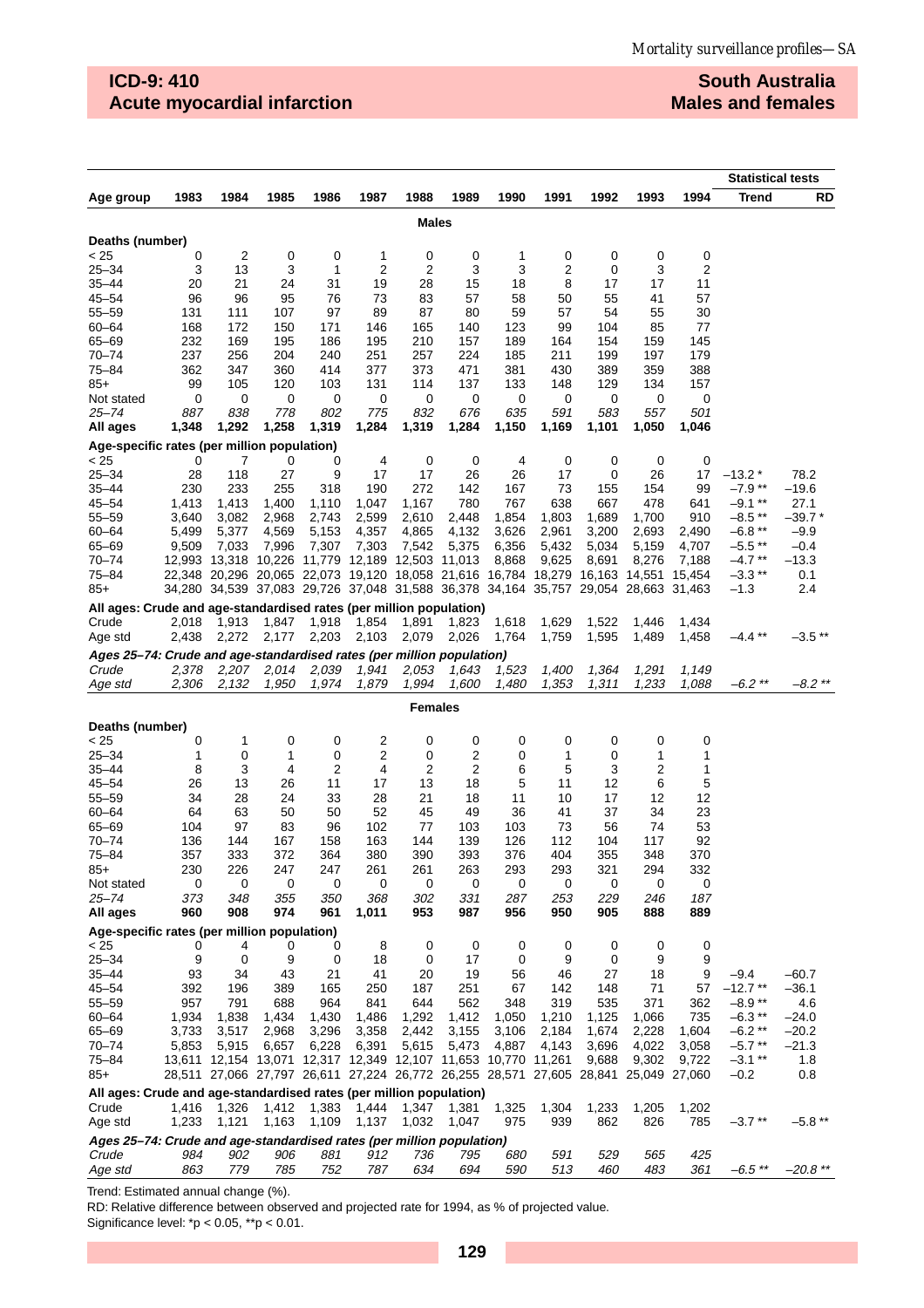### **ICD-9: 411–414 Other ischaemic heart disease**

|                                                                                |            |                |            |                                                  |            |              |            |               |            |               |                                                                                       |                 | <b>Statistical tests</b> |            |
|--------------------------------------------------------------------------------|------------|----------------|------------|--------------------------------------------------|------------|--------------|------------|---------------|------------|---------------|---------------------------------------------------------------------------------------|-----------------|--------------------------|------------|
| Age group                                                                      | 1983       | 1984           | 1985       | 1986                                             | 1987       | 1988         | 1989       | 1990          | 1991       | 1992          | 1993                                                                                  | 1994            | Trend                    | RD         |
|                                                                                |            |                |            |                                                  |            | <b>Males</b> |            |               |            |               |                                                                                       |                 |                          |            |
| Deaths (number)                                                                |            |                |            |                                                  |            |              |            |               |            |               |                                                                                       |                 |                          |            |
| < 25                                                                           | 0          | 0              | 0          | 0                                                | 1          | 0            | 0          | 1             | 0          | 0             | 0                                                                                     | 0               |                          |            |
| $25 - 34$                                                                      | 0          | 0              | 0          | 0                                                | 0          | 3            | 0          | 1             | 0          | 0             | 1                                                                                     | 0               |                          |            |
| $35 - 44$                                                                      | 2          | $\overline{7}$ | 2          | $\overline{7}$                                   | 2          | 4            | 13         | 6             | 9          | 8             | 10                                                                                    | 5               |                          |            |
| 45–54                                                                          | 11         | 14             | 20         | 17                                               | 19         | 18           | 21         | 20            | 28         | 18            | 15                                                                                    | 25              |                          |            |
| $55 - 59$                                                                      | 20         | 27             | 17         | 24                                               | 26         | 15           | 34         | 37            | 25         | 27            | 16                                                                                    | 23              |                          |            |
| $60 - 64$                                                                      | 29         | 33             | 32         | 34                                               | 37         | 31           | 43         | 48            | 52         | 38            | 42                                                                                    | 43              |                          |            |
| $65 - 69$<br>$70 - 74$                                                         | 49<br>70   | 60<br>66       | 48<br>74   | 54<br>64                                         | 69<br>65   | 59<br>69     | 84<br>82   | 66<br>85      | 54<br>78   | 59<br>66      | 68<br>100                                                                             | 70<br>109       |                          |            |
| 75-84                                                                          | 112        | 118            | 129        | 135                                              | 141        | 149          | 163        | 167           | 182        | 171           | 178                                                                                   | 195             |                          |            |
| 85+                                                                            | 46         | 53             | 70         | 65                                               | 70         | 68           | 83         | 69            | 81         | 68            | 89                                                                                    | 102             |                          |            |
| Not stated                                                                     | 0          | 0              | 0          | 0                                                | 0          | 0            | 0          | 0             | 0          | 0             | 0                                                                                     | 0               |                          |            |
| 25–74                                                                          | 181        | 207            | 193        | <i>200</i>                                       | 218        | 199          | 277        | 263           | 246        | 216           | 252                                                                                   | 275             |                          |            |
| All ages                                                                       | 339        | 378            | 392        | 400                                              | 430        | 416          | 523        | 500           | 509        | 455           | 519                                                                                   | 572             |                          |            |
| Age-specific rates (per million population)                                    |            |                |            |                                                  |            |              |            |               |            |               |                                                                                       |                 |                          |            |
| < 25                                                                           | 0<br>0     | 0              | 0<br>0     | 0                                                | 4          | 0<br>26      | 0          | 4<br>9        | 0<br>0     | 0             | 0                                                                                     | 0               |                          |            |
| $25 - 34$<br>35–44                                                             | 23         | 0<br>78        | 21         | 0<br>72                                          | 0<br>20    | 39           | 0<br>123   | 56            | 82         | 0<br>73       | 9<br>90                                                                               | 0<br>45         | 5.6                      | -54.6      |
| $45 - 54$                                                                      | 162        | 206            | 295        | 248                                              | 273        | 253          | 287        | 264           | 357        | 218           | 175                                                                                   | 281             | 1.3                      | 7.1        |
| 55–59                                                                          | 556        | 750            | 472        | 679                                              | 759        | 450          | 1,040      | 1,163         | 791        | 844           | 494                                                                                   | 698             | 2.1                      | $-18.8$    |
| $60 - 64$                                                                      | 949        | 1,032          | 975        | 1,025                                            | 1,104      | 914          | 1,269      | 1,415         | 1,555      | 1,169         | 1,330                                                                                 | 1,391           | $3.9*$                   | $-5.3$     |
| 65-69                                                                          | 2,008      | 2,497          | 1,968      | 2,121                                            | 2,584      | 2,119        | 2,876      | 2,220         | 1,788      | 1,929         | 2,206                                                                                 | 2,273           | $-0.4$                   | 6.9        |
| $70 - 74$                                                                      | 3,838      | 3,434          | 3,709      | 3,141                                            | 3,156      | 3,357        | 4,032      | 4,074         | 3,558      | 2,882         | 4,201                                                                                 | 4,377           | 1.3                      | 18.5       |
| 75–84                                                                          | 6,914      | 6,902          | 7,190      | 7,198                                            | 7,151      | 7,213        | 7,481      | 7,357         | 7,737      | 7,105         | 7,215                                                                                 | 7,767           | 0.7                      | 4.1        |
| $85+$                                                                          |            |                |            | 15,928 17,434 21,632 18,759 19,796 18,842 22,039 |            |              |            | 17,724 19,570 |            | 15,315 19,037 |                                                                                       | 20,441          | 0.3                      | 10.3       |
| All ages: Crude and age-standardised rates (per million population)            |            |                |            |                                                  |            |              |            |               |            |               |                                                                                       |                 |                          |            |
| Crude                                                                          | 508<br>672 | 560<br>711     | 575<br>734 | 582<br>713                                       | 621<br>741 | 596<br>704   | 742<br>845 | 704<br>782    | 709<br>783 | 629<br>674    | 715<br>751                                                                            | 784<br>803      | $0.9**$                  | $3.9**$    |
| Age std                                                                        |            |                |            |                                                  |            |              |            |               |            |               |                                                                                       |                 |                          |            |
| Ages 25-74: Crude and age-standardised rates (per million population)<br>Crude | 485        | 545            | <i>500</i> | 508                                              | 546        | 491          | 673        | 631           | 583        | 505           | 584                                                                                   | 631             |                          |            |
| Age std                                                                        | 477        | 535            | 489        | 494                                              | 528        | 479          | 656        | 614           | 564        | 486           | 558                                                                                   | 596             | $1.5**$                  | 2.8        |
|                                                                                |            |                |            |                                                  |            |              |            |               |            |               |                                                                                       |                 |                          |            |
| <b>Females</b><br>Deaths (number)                                              |            |                |            |                                                  |            |              |            |               |            |               |                                                                                       |                 |                          |            |
| < 25                                                                           | 0          | 0              | 0          | 0                                                | 0          | 0            | 0          | 0             | 0          | 0             | 0                                                                                     | 0               |                          |            |
| 25–34                                                                          | 0          | 0              | 0          | 0                                                | 1          | 0            | 0          | 0             | 0          | 1             | 1                                                                                     | 1               |                          |            |
| $35 - 44$                                                                      | 0          | 1              | 0          | $\overline{2}$                                   | 1          | 0            | 0          | 0             | 0          | 1             | 2                                                                                     | 2               |                          |            |
| $45 - 54$                                                                      | 2          | 1              | 8          | 5                                                | 6          | 5            | 5          | 1             | 3          | 6             | 5                                                                                     | 7               |                          |            |
| $55 - 59$                                                                      | 5          | 4              | 7          | 7                                                | 6          | 8            | 3          | 7             | 4          | 5             | 6                                                                                     | 6               |                          |            |
| $60 - 64$<br>65-69                                                             | 16<br>18   | 10<br>22       | 16<br>11   | 17<br>27                                         | 12<br>34   | 12<br>22     | 17<br>25   | 16<br>21      | 12<br>29   | 11<br>22      | 12<br>25                                                                              | 8<br>20         |                          |            |
| $70 - 74$                                                                      | 36         | 31             | 46         | 37                                               | 41         | 47           | 36         | 46            | 46         | 43            | 48                                                                                    | 38              |                          |            |
| 75–84                                                                          | 107        | 120            | 137        | 133                                              | 124        | 117          | 161        | 140           | 149        | 165           | 171                                                                                   | 168             |                          |            |
| $85+$                                                                          | 106        | 109            | 141        | 132                                              | 137        | 167          | 152        | 162           | 170        | 178           | 191                                                                                   | 218             |                          |            |
| Not stated                                                                     | 0          | 0              | 0          | 0                                                | 0          | 0            | 0          | 0             | 0          | 0             | 0                                                                                     | 0               |                          |            |
| 25–74                                                                          | 77         | 69             | 88         | 95                                               | 101        | 94           | 86         | 91            | 94         | 89            | 99                                                                                    | 82              |                          |            |
| All ages                                                                       | 290        | 298            | 366        | 360                                              | 362        | 378          | 399        | 393           | 413        | 432           | 461                                                                                   | 468             |                          |            |
| Age-specific rates (per million population)<br>< 25                            | 0          | 0              | 0          | 0                                                | 0          | 0            | 0          | 0             | 0          | 0             | 0                                                                                     | 0               |                          |            |
| $25 - 34$                                                                      | 0          | 0              | 0          | 0                                                | 9          | 0            | 0          | 0             | 0          | 9             | 9                                                                                     | 9               |                          |            |
| $35 - 44$                                                                      | 0          | 11             | 0          | 21                                               | 10         | 0            | 0          | 0             | 0          | 9             | 18                                                                                    | 18              |                          |            |
| $45 - 54$                                                                      | 30         | 15             | 120        | 75                                               | 88         | 72           | 70         | 13            | 39         | 74            | 59                                                                                    | 80              | 1.3                      | 36.1       |
| $55 - 59$                                                                      | 141        | 113            | 201        | 205                                              | 180        | 245          | 94         | 221           | 128        | 157           | 185                                                                                   | 181             | 0.9                      | 1.6        |
| $60 - 64$                                                                      | 484        | 292            | 459        | 486                                              | 343        | 345          | 490        | 467           | 354        | 334           | 376                                                                                   | 256             | $-2.4$                   | -31.5      |
| 65-69                                                                          | 646        | 798            | 393        | 927                                              | 1,119      | 698          | 766        | 633           | 868        | 658           | 753                                                                                   | 605             | $-0.5$                   | $-21.4$    |
| 70–74                                                                          | 1,549      | 1,273          | 1,834      | 1,458                                            | 1,607      | 1,833        | 1,417      | 1,784         | 1,702      | 1,528         | 1,650                                                                                 | 1,263           | $-0.3$                   | $-25.1$    |
| 75–84<br>85+                                                                   | 4,080      | 4,380          | 4,814      | 4,501                                            | 4,030      | 3,632        | 4,774      | 4,010         | 4,153      | 4,503         | 4,571<br>13,140 13,054 15,868 14,221 14,290 17,130 15,174 15,797 16,017 15,993 16,273 | 4,414<br>17,768 | 0.3<br>$2.1*$            | 1.1<br>5.0 |
| All ages: Crude and age-standardised rates (per million population)            |            |                |            |                                                  |            |              |            |               |            |               |                                                                                       |                 |                          |            |
| Crude                                                                          | 428        | 435            | 530        | 518                                              | 517        | 534          | 558        | 545           | 567        | 589           | 626                                                                                   | 633             |                          |            |
| Age std                                                                        | 361        | 360            | 422        | 406                                              | 395        | 395          | 408        | 391           | 397        | 402           | 416                                                                                   | 404             | $0.7**$                  | $-2.7$     |
| Ages 25-74: Crude and age-standardised rates (per million population)          |            |                |            |                                                  |            |              |            |               |            |               |                                                                                       |                 |                          |            |
| Crude                                                                          | 203        | 179            | 225        | 239                                              | <i>250</i> | 229          | 207        | 216           | 220        | 206           | 227                                                                                   | 187             |                          |            |
| Age std                                                                        | 174        | 155            | 191        | 208                                              | 218        | 197          | 180        | 187           | 188        | 178           | 195                                                                                   | 160             | $-0.2$                   | $-17.5$ ** |

Trend: Estimated annual change (%).

RD: Relative difference between observed and projected rate for 1994, as % of projected value. Significance level:  $p < 0.05$ ,  $p > 0.01$ .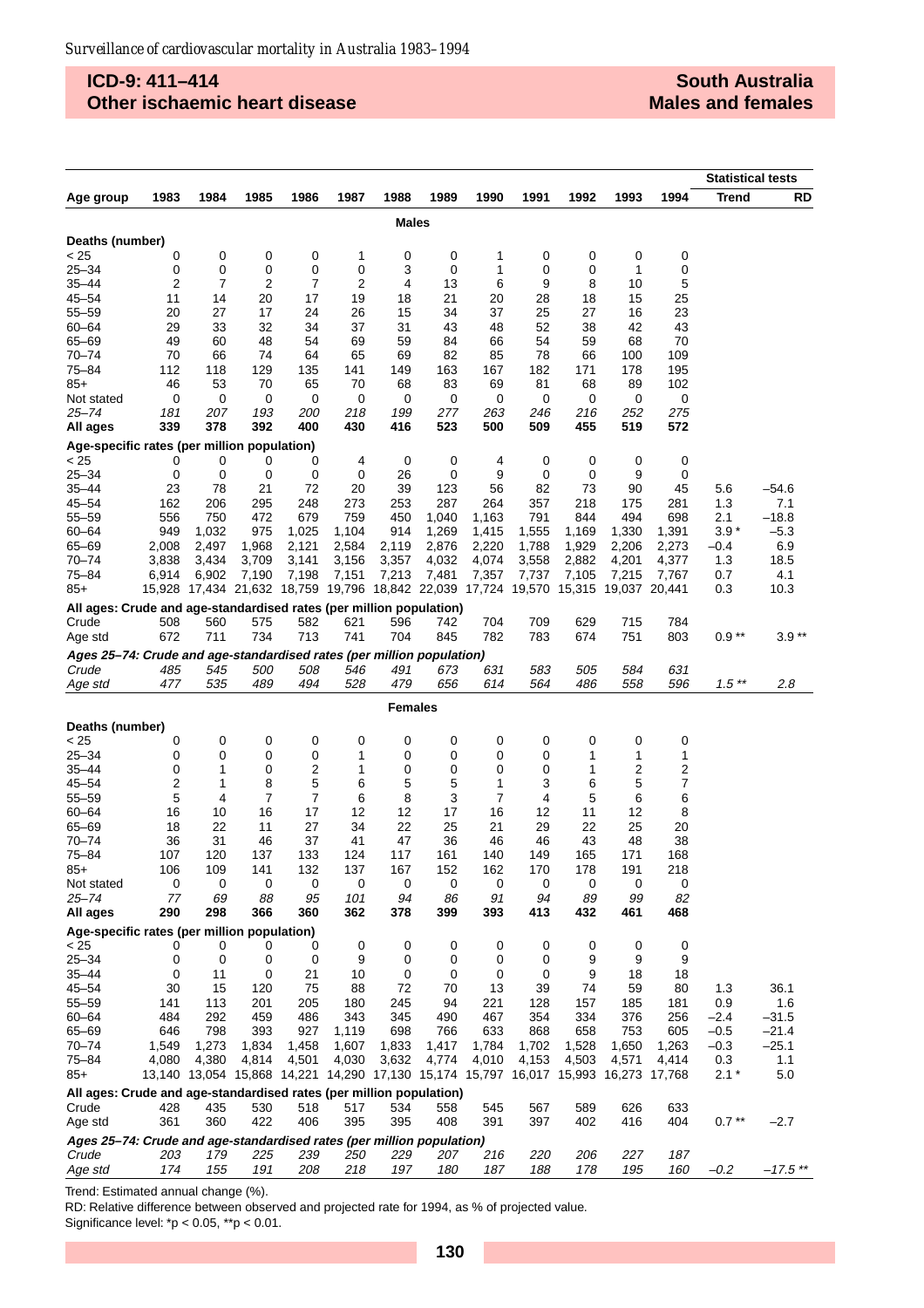# **ICD-9: 428 Heart failure**

# **South Australia Males and females**

|                                                                                |              |              |              |              |              |                |              |                     |              |              |              |              | <b>Statistical tests</b> |            |
|--------------------------------------------------------------------------------|--------------|--------------|--------------|--------------|--------------|----------------|--------------|---------------------|--------------|--------------|--------------|--------------|--------------------------|------------|
| Age group                                                                      | 1983         | 1984         | 1985         | 1986         | 1987         | 1988           | 1989         | 1990                | 1991         | 1992         | 1993         | 1994         | <b>Trend</b>             | RD         |
|                                                                                |              |              |              |              |              | <b>Males</b>   |              |                     |              |              |              |              |                          |            |
| Deaths (number)                                                                |              |              |              |              |              |                |              |                     |              |              |              |              |                          |            |
| < 25                                                                           |              | 0            | 1            | 1            | 0            | 0              | 0            | 0                   | 0            | 0            | 0            | 0            |                          |            |
| $25 - 34$                                                                      | 1            | 0            | 0            | 0            | 0            | 0              | 0            | 1                   | 0            | 0            | 0            | 0            |                          |            |
| 35–44                                                                          | 1            | 2            | 0            | 0            | 0            | 0              | 0            | 0                   | 0            | 0            | 0            | 0            |                          |            |
| $45 - 54$                                                                      | 5            | 6            | 3            | 0            | 0            | 4              | 1            | 1                   | 2            | 2            | 2            | 1            |                          |            |
| $55 - 59$<br>$60 - 64$                                                         | 4<br>9       | 3<br>5       | 2<br>3       | 2<br>4       | 1<br>2       | 0<br>4         | 0<br>4       | 1<br>3              | 1<br>0       | 1<br>5       | 2<br>5       | 0<br>3       |                          |            |
| 65-69                                                                          | 6            | 6            | 7            | 1            | 4            | 6              | 6            | 7                   | 7            | 10           | 1            | 10           |                          |            |
| $70 - 74$                                                                      | 13           | 15           | 9            | 10           | 10           | 9              | 8            | $\overline{7}$      | 10           | 11           | 7            | 8            |                          |            |
| $75 - 84$                                                                      | 36           | 38           | 42           | 42           | 30           | 36             | 31           | 29                  | 42           | 41           | 44           | 39           |                          |            |
| $85+$                                                                          | 20           | 22           | 28           | 25           | 39           | 31             | 24           | 38                  | 22           | 24           | 45           | 38           |                          |            |
| Not stated                                                                     | 0            | 0            | 0            | 0            | 0            | 0              | 0            | 0                   | 0            | 0            | 0            | 0            |                          |            |
| 25–74                                                                          | 39           | 37           | 24           | 17           | 17           | 23             | 19           | 20                  | 20           | 29           | 17           | 22           |                          |            |
| All ages                                                                       | 96           | 97           | 95           | 85           | 86           | 90             | 74           | 87                  | 84           | 94           | 106          | 99           |                          |            |
| Age-specific rates (per million population)<br>< 25                            | 4            | 0            | 4            | 4            | 0            | 0              | 0            | 0                   | 0            | 0            | 0            | 0            |                          |            |
| $25 - 34$                                                                      | 9            | $\mathbf 0$  | 0            | 0            | 0            | 0              | 0            | 9                   | 0            | 0            | 0            | 0            |                          |            |
| 35–44                                                                          | 12           | 22           | 0            | 0            | 0            | 0              | 0            | 0                   | 0            | 0            | 0            | 0            |                          |            |
| $45 - 54$                                                                      | 74           | 88           | 44           | 0            | $\mathbf 0$  | 56             | 14           | 13                  | 26           | 24           | 23           | 11           | $-13.7*$                 | $-11.2$    |
| $55 - 59$                                                                      | 111          | 83           | 55           | 57           | 29           | 0              | 0            | 31                  | 32           | 31           | 62           | 0            |                          |            |
| $60 - 64$                                                                      | 295          | 156          | 91           | 121          | 60           | 118            | 118          | 88                  | 0            | 154          | 158          | 97           | $-6.2$                   | 25.1       |
| 65-69                                                                          | 246          | 250          | 287          | 39           | 150          | 215            | 205          | 235                 | 232          | 327          | 32           | 325          | 0.9                      | 82.0       |
| $70 - 74$<br>$75 - 84$                                                         | 713<br>2,222 | 780<br>2,223 | 451<br>2,341 | 491<br>2,239 | 486<br>1,521 | 438<br>1,743   | 393<br>1,423 | 336<br>1,278        | 456<br>1,785 | 480<br>1,704 | 294<br>1,783 | 321<br>1,553 | $-6.5*$<br>$-3.4*$       | 2.4<br>6.0 |
| $85+$                                                                          | 6,925        | 7,237        | 8,653        | 7,215 11,029 |              | 8,590          | 6,373        | 9,761               | 5,315        | 5,405        | 9,626        | 7,615        | -0.5                     | 0.4        |
| All ages: Crude and age-standardised rates (per million population)            |              |              |              |              |              |                |              |                     |              |              |              |              |                          |            |
| Crude                                                                          | 144          | 144          | 139          | 124          | 124          | 129            | 105          | 122                 | 117          | 130          | 146          | 136          |                          |            |
| Age std                                                                        | 201          | 203          | 202          | 173          | 178          | 173            | 136          | 161                 | 139          | 147          | 173          | 151          | $-3.0**$                 | $7.8*$     |
| Ages 25-74: Crude and age-standardised rates (per million population)          |              |              |              |              |              |                |              |                     |              |              |              |              |                          |            |
| Crude                                                                          | 105          | 97           | 62           | 43           | 43           | 57             | 46           | 48                  | 47           | 68           | 39           | 50           |                          |            |
| Age std                                                                        | 101          | 95           | 62           | 41           | 42           | 56             | 45           | 47                  | 46           | 65           | 38           | 48           | $-6.3$ **                | $31.8**$   |
| <b>Females</b>                                                                 |              |              |              |              |              |                |              |                     |              |              |              |              |                          |            |
| Deaths (number)                                                                |              |              |              |              |              |                |              |                     |              |              |              |              |                          |            |
| < 25                                                                           | 0            | 0            | 1            | 1            | 0            | 0              | 0            | 0                   | 0            | 0            | 0            | 0            |                          |            |
| $25 - 34$<br>$35 - 44$                                                         | 0<br>2       | 0<br>1       | 0<br>0       | 0<br>0       | 0<br>0       | 0<br>0         | 0<br>1       | 1<br>0              | 0<br>0       | 0<br>0       | 1<br>0       | 0<br>1       |                          |            |
| $45 - 54$                                                                      | 1            | 0            | 2            | 0            | 0            | 0              | 1            | 1                   | 0            | 1            | 0            | 0            |                          |            |
| $55 - 59$                                                                      | 1            | 1            | 1            | 0            | 0            | 1              | 0            | 0                   | 0            | 1            | 0            | 0            |                          |            |
| $60 - 64$                                                                      | 1            | 3            | 3            | 1            | 3            | $\overline{2}$ | 1            | 0                   | 4            | 4            | 0            | 1            |                          |            |
| 65-69                                                                          | 6            | 1            | 4            | 2            | 2            | 1              | 3            | 0                   | 3            | 4            | 0            | 4            |                          |            |
| $70 - 74$                                                                      | 7            | 5            | 9            | 6            | 8            | 7              | 8            | 5                   | 6            | 10           | 8            | 8            |                          |            |
| $75 - 84$                                                                      | 27           | 36           | 44           | 44           | 44           | 40             | 51           | 42                  | 51           | 48           | 53           | 50           |                          |            |
| $85+$<br>Not stated                                                            | 56<br>0      | 71<br>0      | 71           | 81<br>0      | 79<br>0      | 87<br>0        | 76<br>0      | 83                  | 71           | 79<br>0      | 87           | 94<br>0      |                          |            |
| 25–74                                                                          | 18           | 11           | 0<br>19      | 9            | 13           | 11             | 14           | 0<br>$\overline{7}$ | 0<br>13      | 20           | 0<br>9       | 14           |                          |            |
| All ages                                                                       | 101          | 118          | 135          | 135          | 136          | 138            | 141          | 132                 | 135          | 147          | 149          | 158          |                          |            |
| Age-specific rates (per million population)                                    |              |              |              |              |              |                |              |                     |              |              |              |              |                          |            |
| < 25                                                                           | 0            | 0            | 4            | 4            | 0            | 0              | 0            | 0                   | 0            | 0            | 0            | 0            |                          |            |
| $25 - 34$                                                                      | 0            | 0            | 0            | 0            | 0            | 0              | 0            | 9                   | 0            | 0            | 9            | 0            |                          |            |
| $35 - 44$<br>$45 - 54$                                                         | 23           | 11           | 0            | 0            | 0            | 0              | 10           | 0                   | 0            | 0            | 0<br>0       | 9            |                          |            |
| 55-59                                                                          | 15<br>28     | 0<br>28      | 30<br>29     | 0<br>0       | 0<br>0       | 0<br>31        | 14<br>0      | 13<br>0             | 0<br>0       | 12<br>31     | 0            | 0<br>0       |                          |            |
| $60 - 64$                                                                      | 30           | 88           | 86           | 29           | 86           | 57             | 29           | 0                   | 118          | 122          | 0            | 32           |                          |            |
| 65-69                                                                          | 215          | 36           | 143          | 69           | 66           | 32             | 92           | 0                   | 90           | 120          | 0            | 121          | -6.1                     | 234.8      |
| 70-74                                                                          | 301          | 205          | 359          | 236          | 314          | 273            | 315          | 194                 | 222          | 355          | 275          | 266          | $-0.2$                   | $-4.1$     |
| $75 - 84$                                                                      | 1,029        | 1,314        | 1,546        | 1,489        | 1,430        | 1,242          | 1,512        | 1,203               | 1,422        | 1,310        | 1,417        | 1,314        | 0.3                      | $-6.4$     |
| $85+$                                                                          | 6,942        | 8,503        | 7,990        | 8,727        | 8,240        | 8,924          | 7,587        | 8,094               | 6,689        | 7,098        | 7,412        | 7,662        | $-1.0$                   | 5.1        |
| All ages: Crude and age-standardised rates (per million population)            |              |              |              |              |              |                |              |                     |              |              |              |              |                          |            |
| Crude                                                                          | 149          | 172          | 196          | 194          | 194          | 195            | 197          | 183                 | 185          | 200          | 202          | 214          |                          |            |
| Age std                                                                        | 123          | 136          | 152          | 143          | 139          | 136            | 138          | 123                 | 124          | 132          | 125          | 128          | $-0.8**$                 | 1.0        |
| Ages 25-74: Crude and age-standardised rates (per million population)<br>Crude | 47           | 29           | 48           | 23           | 32           | 27             | 34           | 17                  | 30           | 46           | 21           | 32           |                          |            |
| Age std                                                                        | 43           | 24           | 42           | 19           | 27           | 23             | 29           | 15                  | 26           | 40           | 16           | 26           | $-3.3$ **                | $23.1*$    |

Trend: Estimated annual change (%).

RD: Relative difference between observed and projected rate for 1994, as % of projected value.

Significance level:  $p < 0.05$ ,  $p > 0.01$ .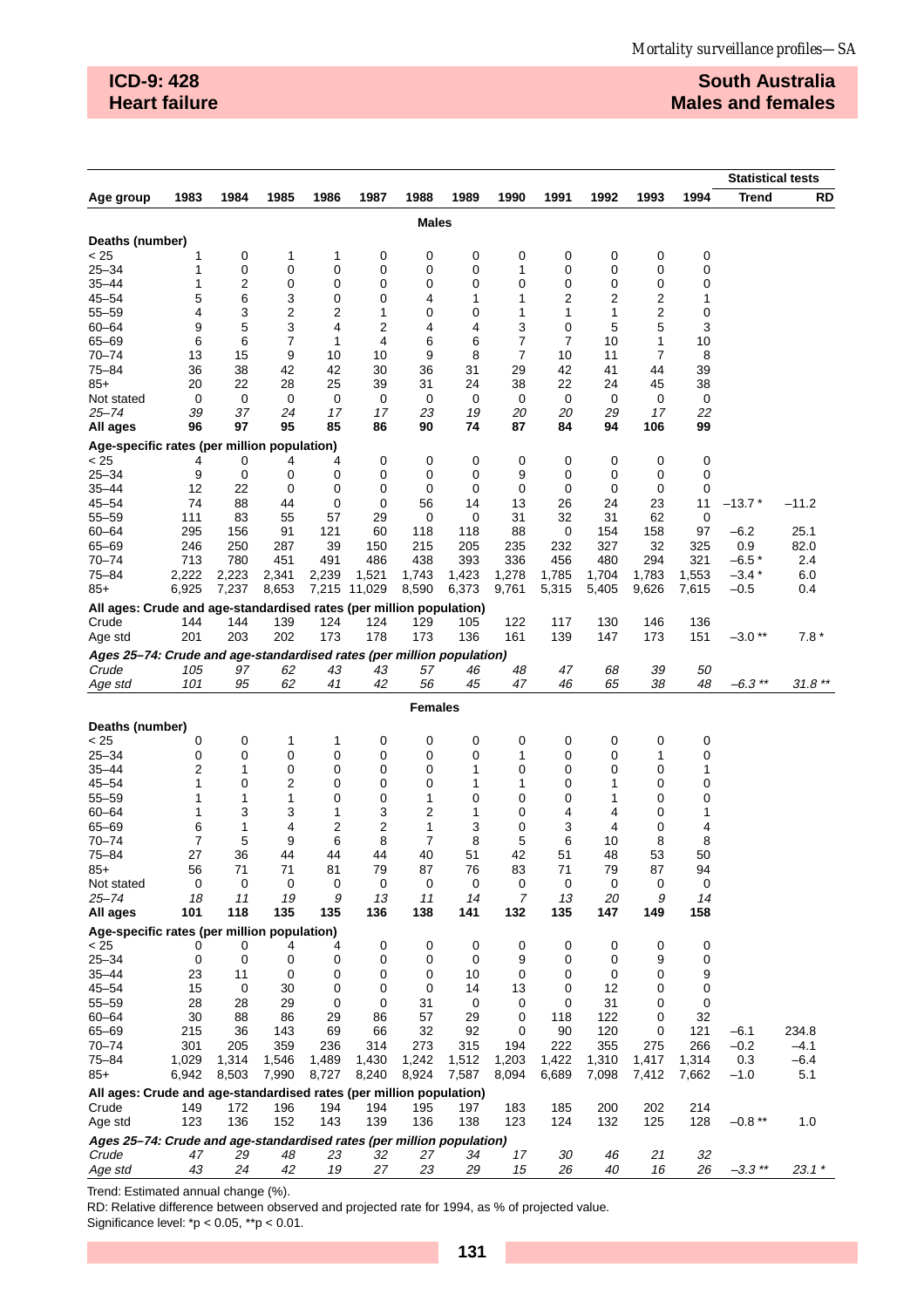# **ICD-9: 428.0 Congestive heart failure**

### **South Australia Males and females**

|                                                                       |          |          |          |          |          |                |          |          |          |                |          |          | <b>Statistical tests</b> |            |
|-----------------------------------------------------------------------|----------|----------|----------|----------|----------|----------------|----------|----------|----------|----------------|----------|----------|--------------------------|------------|
| Age group                                                             | 1983     | 1984     | 1985     | 1986     | 1987     | 1988           | 1989     | 1990     | 1991     | 1992           | 1993     | 1994     | <b>Trend</b>             | RD         |
|                                                                       |          |          |          |          |          | Males          |          |          |          |                |          |          |                          |            |
|                                                                       |          |          |          |          |          |                |          |          |          |                |          |          |                          |            |
| Deaths (number)                                                       |          |          |          |          |          | 0              | 0        |          |          |                |          |          |                          |            |
| < 25<br>$25 - 34$                                                     | 1<br>0   | 0<br>0   | 0<br>0   | 0<br>0   | 0<br>0   | 0              | 0        | 0<br>1   | 0<br>0   | 0<br>0         | 0<br>0   | 0<br>0   |                          |            |
| $35 - 44$                                                             | 1        | 1        | 0        | 0        | 0        | 0              | 0        | 0        | 0        | 0              | 0        | 0        |                          |            |
| 45-54                                                                 | 2        | 3        | 1        | 0        | 0        | 3              | 1        | 0        | 2        | 2              | 1        | 0        |                          |            |
| 55–59                                                                 | 1        | 0        | 0        | 1        | 0        | 0              | 0        | 0        | 1        | 1              | 2        | 0        |                          |            |
| $60 - 64$                                                             | 4        | 4        | 1        | 4        | 1        | 3              | 4        | 2        | 0        | 5              | 5        | 2        |                          |            |
| 65-69                                                                 | 4        | 5        | 4        | 1        | 3        | 4              | 4        | 6        | 4        | $\overline{7}$ | 0        | 5        |                          |            |
| $70 - 74$                                                             | 7        | 12       | 9        | 9        | 8        | 8              | 6        | 5        | 8        | 11             | 6        | 3        |                          |            |
| 75-84                                                                 | 29       | 32       | 36       | 31       | 24       | 31             | 24       | 24       | 31       | 32             | 26       | 27       |                          |            |
| $85+$                                                                 | 18       | 17       | 25       | 23       | 31       | 22             | 20       | 24       | 17       | 19             | 28       | 21       |                          |            |
| Not stated                                                            | 0        | 0        | 0        | 0        | 0        | 0              | 0        | 0        | 0        | 0              | 0        | 0        |                          |            |
| 25–74<br>All ages                                                     | 19<br>67 | 25<br>74 | 15<br>76 | 15<br>69 | 12<br>67 | 18<br>71       | 15<br>59 | 14<br>62 | 15<br>63 | 26<br>77       | 14<br>68 | 10<br>58 |                          |            |
|                                                                       |          |          |          |          |          |                |          |          |          |                |          |          |                          |            |
| Age-specific rates (per million population)<br>< 25                   | 4        | 0        | 0        | 0        | 0        | 0              | 0        | 0        | 0        | 0              | 0        | 0        |                          |            |
| $25 - 34$                                                             | 0        | 0        | 0        | 0        | 0        | 0              | 0        | 9        | 0        | 0              | 0        | 0        |                          |            |
| 35–44                                                                 | 12       | 11       | 0        | 0        | 0        | 0              | 0        | 0        | 0        | 0              | 0        | 0        |                          |            |
| $45 - 54$                                                             | 29       | 44       | 15       | 0        | 0        | 42             | 14       | 0        | 26       | 24             | 12       | 0        |                          |            |
| $55 - 59$                                                             | 28       | 0        | 0        | 28       | 0        | 0              | 0        | 0        | 32       | 31             | 62       | 0        |                          |            |
| $60 - 64$                                                             | 131      | 125      | 30       | 121      | 30       | 88             | 118      | 59       | 0        | 154            | 158      | 65       | $-0.1$                   | –34.2      |
| 65-69                                                                 | 164      | 208      | 164      | 39       | 112      | 144            | 137      | 202      | 132      | 229            | 0        | 162      | $-1.7$                   | 40.9       |
| $70 - 74$                                                             | 384      | 624      | 451      | 442      | 388      | 389            | 295      | 240      | 365      | 480            | 252      | 120      | $-6.7*$                  | $-59.2$    |
| 75–84                                                                 | 1,790    | 1,872    | 2,006    | 1,653    | 1,217    | 1,501          | 1,101    | 1,057    | 1,318    | 1,330          | 1,054    | 1,075    | $-5.3$ **                | 6.7        |
| $85+$                                                                 | 6,233    | 5,592    | 7,726    | 6,638    | 8,767    | 6,096          | 5,311    | 6,165    | 4,107    | 4,279          | 5,989    | 4,208    | $-4.0*$                  | –14.3      |
| All ages: Crude and age-standardised rates (per million population)   |          |          |          |          |          |                |          |          |          |                |          |          |                          |            |
| Crude                                                                 | 100      | 110      | 112      | 100      | 97       | 102            | 84       | 87       | 88       | 106            | 94       | 80       |                          |            |
| Age std                                                               | 150      | 159      | 166      | 142      | 139      | 134            | 109      | 112      | 104      | 120            | 110      | 88       | $-4.7$ **                | $-11.6**$  |
| Ages 25-74: Crude and age-standardised rates (per million population) |          |          |          |          |          |                |          |          |          |                |          |          |                          |            |
| Crude<br>Age std                                                      | 51<br>51 | 66<br>66 | 39<br>39 | 38<br>36 | 30<br>30 | 44<br>44       | 36<br>36 | 34<br>33 | 36<br>35 | 61<br>58       | 32<br>31 | 23<br>22 | $-4.3$ **                | $-36.4$ ** |
|                                                                       |          |          |          |          |          |                |          |          |          |                |          |          |                          |            |
| <b>Females</b>                                                        |          |          |          |          |          |                |          |          |          |                |          |          |                          |            |
| Deaths (number)                                                       |          |          |          |          |          |                |          |          |          |                |          |          |                          |            |
| < 25                                                                  | 0        | 0        | 0        | 1        | 0        | 0              | 0        | 0        | 0        | 0              | 0        | 0        |                          |            |
| $25 - 34$                                                             | 0        | 0        | 0        | 0        | 0        | 0              | 0        | 0        | 0        | 0              | 1        | 0        |                          |            |
| 35–44                                                                 | 1        | 0        | 0        | 0        | 0        | 0              | 0        | 0        | 0        | 0              | 0        | 0        |                          |            |
| $45 - 54$                                                             | 0        | 0        | 1        | 0        | 0        | 0              | 0        | 1        | 0        | 1              | 0        | 0        |                          |            |
| $55 - 59$<br>$60 - 64$                                                | 1<br>1   | 0<br>3   | 1<br>1   | 0<br>1   | 0<br>2   | 0<br>0         | 0<br>1   | 0<br>0   | 0<br>4   | 1<br>2         | 0<br>0   | 0<br>1   |                          |            |
| 65-69                                                                 | 3        | 1        | 3        | 2        | 1        | 1              | 2        | 0        | 2        | 4              | 0        | 2        |                          |            |
| $70 - 74$                                                             | 4        | 4        | 7        | 5        | 6        | 6              | 6        | 5        | 4        | 8              | 7        | 8        |                          |            |
| $75 - 84$                                                             | 20       | 26       | 37       | 31       | 35       | 27             | 41       | 36       | 44       | 42             | 31       | 31       |                          |            |
| $85+$                                                                 | 50       | 64       | 57       | 64       | 65       | 66             | 62       | 52       | 47       | 59             | 62       | 63       |                          |            |
| Not stated                                                            | 0        | 0        | 0        | 0        | 0        | 0              | 0        | 0        | 0        | 0              | 0        | 0        |                          |            |
| 25–74                                                                 | 10       | 8        | 13       | 8        | 9        | $\overline{7}$ | 9        | 6        | 10       | 16             | 8        | 11       |                          |            |
| All ages                                                              | 80       | 98       | 107      | 104      | 109      | 100            | 112      | 94       | 101      | 117            | 101      | 105      |                          |            |
| Age-specific rates (per million population)                           |          |          |          |          |          |                |          |          |          |                |          |          |                          |            |
| < 25                                                                  | 0        | 0        | 0        | 4        | 0        | 0              | 0        | 0        | 0        | 0              | 0        | 0        |                          |            |
| $25 - 34$<br>$35 - 44$                                                | 0<br>12  | 0<br>0   | 0<br>0   | 0<br>0   | 0<br>0   | 0<br>0         | 0<br>0   | 0<br>0   | 0<br>0   | 0<br>0         | 9<br>0   | 0<br>0   |                          |            |
| $45 - 54$                                                             | 0        | 0        | 15       | 0        | 0        | 0              | 0        | 13       | 0        | 12             | 0        | 0        |                          |            |
| $55 - 59$                                                             | 28       | 0        | 29       | 0        | 0        | 0              | 0        | 0        | 0        | 31             | 0        | 0        |                          |            |
| $60 - 64$                                                             | 30       | 88       | 29       | 29       | 57       | 0              | 29       | 0        | 118      | 61             | 0        | 32       |                          |            |
| 65-69                                                                 | 108      | 36       | 107      | 69       | 33       | 32             | 61       | 0        | 60       | 120            | 0        | 61       |                          |            |
| $70 - 74$                                                             | 172      | 164      | 279      | 197      | 235      | 234            | 236      | 194      | 148      | 284            | 241      | 266      | 2.2                      | 10.4       |
| 75-84                                                                 | 763      | 949      | 1,300    | 1,049    | 1,137    | 838            | 1,216    | 1,031    | 1,226    | 1,146          | 829      | 815      | $-0.5$                   | $-24.7$    |
| 85+                                                                   | 6,198    | 7,665    | 6,415    | 6,895    | 6,780    | 6,770          | 6,189    | 5,071    | 4,428    | 5,301          | 5,282    | 5,135    | $-3.4*$                  | 6.0        |
| All ages: Crude and age-standardised rates (per million population)   |          |          |          |          |          |                |          |          |          |                |          |          |                          |            |
| Crude                                                                 | 118      | 143      | 155      | 150      | 156      | 141            | 157      | 130      | 139      | 159            | 137      | 142      |                          |            |
| Age std                                                               | 96       | 112      | 120      | 110      | 111      | 98             | 109      | 89       | 94       | 105            | 84       | 85       | $-2.1$ **                | $-7.3*$    |
| Ages 25-74: Crude and age-standardised rates (per million population) |          |          |          |          |          |                |          |          |          |                |          |          |                          |            |
| Crude                                                                 | 26       | 21       | 33       | 20       | 22       | 17             | 22       | 14       | 23       | 37             | 18       | 25       |                          |            |
| Age std                                                               | 24       | 17       | 29       | 17       | 18       | 14             | 18       | 12       | 20       | 32             | 15       | 20       | $-0.7$                   | 8.1        |

Trend: Estimated annual change (%).

RD: Relative difference between observed and projected rate for 1994, as % of projected value. Significance level:  $p < 0.05$ ,  $p > 0.01$ .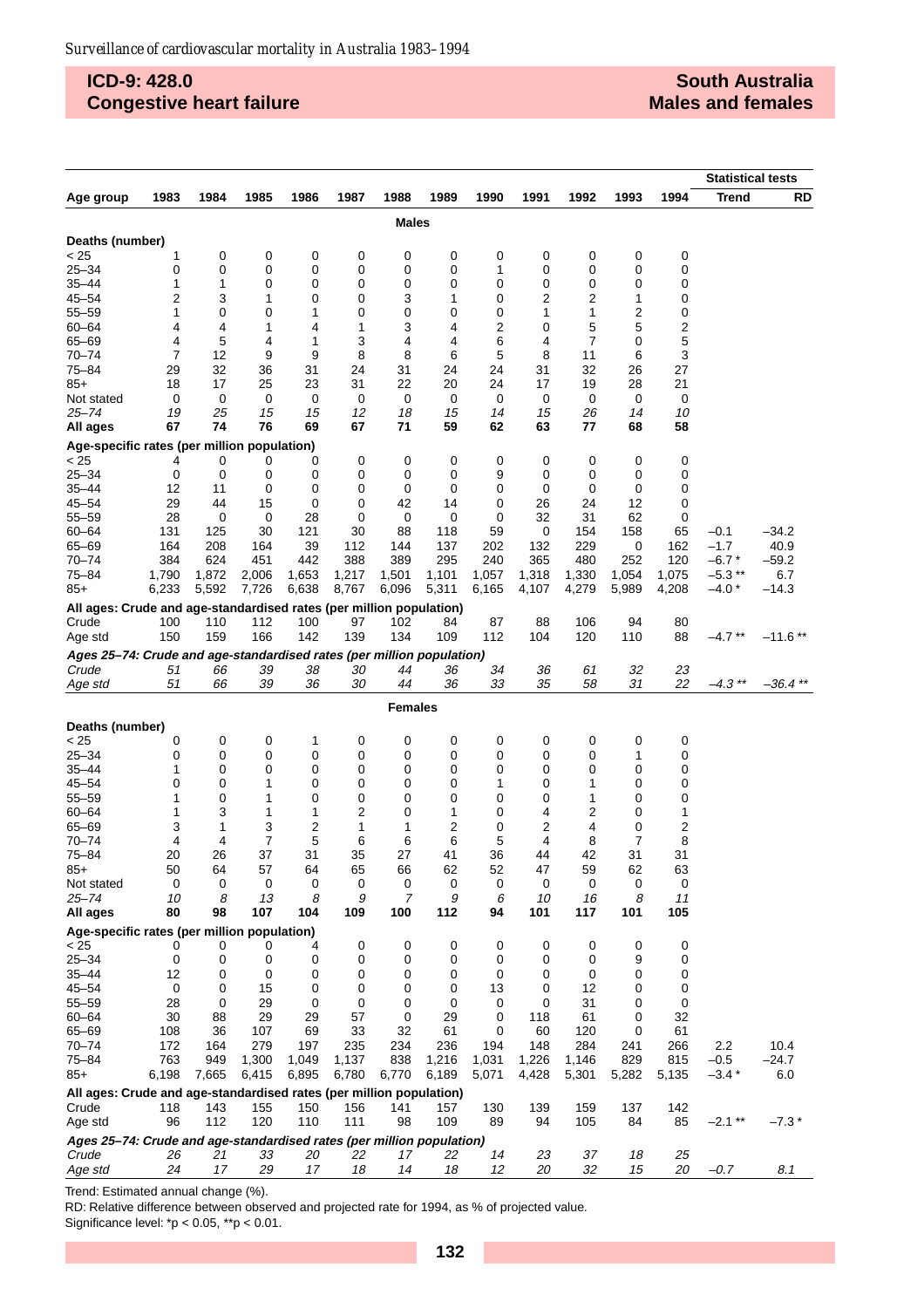# **ICD-9: 440 Atherosclerosis**

# **South Australia Males and females**

|                                                                       |            |                |            |             |              |                |                  |            |                |                  |                |            | <b>Statistical tests</b> |                |
|-----------------------------------------------------------------------|------------|----------------|------------|-------------|--------------|----------------|------------------|------------|----------------|------------------|----------------|------------|--------------------------|----------------|
| Age group                                                             | 1983       | 1984           | 1985       | 1986        | 1987         | 1988           | 1989             | 1990       | 1991           | 1992             | 1993           | 1994       | <b>Trend</b>             | RD             |
|                                                                       |            |                |            |             |              | <b>Males</b>   |                  |            |                |                  |                |            |                          |                |
| Deaths (number)                                                       |            |                |            |             |              |                |                  |            |                |                  |                |            |                          |                |
| < 25                                                                  | 0          | 0              | 0          | 0           | 0            | 0              | 0                | 0          | 0              | 0                | 0              | 0          |                          |                |
| $25 - 34$                                                             | 0          | 0              | 0          | 0           | 0            | 0              | 0                | 0          | 0              | 0                | 0              | 0          |                          |                |
| $35 - 44$                                                             | 0          | 0              | 0          | 0           | 0            | 0              | 0                | 0          | 0              | 0                | 0              | 0          |                          |                |
| $45 - 54$                                                             | 0          | 0              | 0          | 0           | 0            | 0              | 0                | 0          | 0              | 0                | 0              | 1          |                          |                |
| $55 - 59$                                                             | 0          | 1              | 1          | 0           | 0            | 0              | 0                | 0          | 0              | 0                | 0              | 0          |                          |                |
| $60 - 64$<br>65-69                                                    | 0<br>3     | 0<br>4         | 0<br>3     | 1<br>8      | 3<br>4       | 1<br>2         | 1<br>2           | 1<br>2     | 1<br>3         | 3<br>3           | 0<br>3         | 1<br>2     |                          |                |
| $70 - 74$                                                             | 4          | 5              | 3          | 8           | 4            | 8              | 2                | 3          | 4              | 3                | 4              | 4          |                          |                |
| $75 - 84$                                                             | 13         | 17             | 14         | 16          | 20           | 18             | 24               | 18         | 19             | 15               | 16             | 12         |                          |                |
| $85+$                                                                 | 11         | 21             | 14         | 21          | 17           | 21             | 16               | 8          | 12             | 12               | 17             | 12         |                          |                |
| Not stated                                                            | 0          | 0              | 0          | 0           | 0            | 0              | 0                | 0          | 0              | 0                | 0              | 0          |                          |                |
| $25 - 74$                                                             | 7          | 10             | 7          | 17          | 11           | 11             | 5                | 6          | 8              | 9                | 7              | 8          |                          |                |
| All ages                                                              | 31         | 48             | 35         | 54          | 48           | 50             | 45               | 32         | 39             | 36               | 40             | 32         |                          |                |
| Age-specific rates (per million population)<br>< 25                   | 0          | 0              | 0          | 0           | 0            | 0              | 0                | 0          | 0              | 0                | 0              | 0          |                          |                |
| $25 - 34$                                                             | 0          | 0              | 0          | 0           | 0            | 0              | 0                | 0          | 0              | 0                | 0              | 0          |                          |                |
| $35 - 44$                                                             | 0          | 0              | 0          | 0           | 0            | 0              | 0                | 0          | 0              | 0                | 0              | 0          |                          |                |
| $45 - 54$                                                             | 0          | 0              | 0          | 0           | 0            | 0              | 0                | 0          | 0              | 0                | 0              | 11         |                          |                |
| $55 - 59$                                                             | 0          | 28             | 28         | 0           | 0            | 0              | 0                | 0          | 0              | 0                | 0              | 0          |                          |                |
| $60 - 64$                                                             | 0          | 0              | 0          | 30          | 90           | 29             | 30               | 29         | 30             | 92               | 0              | 32         |                          |                |
| 65-69                                                                 | 123        | 166            | 123        | 314         | 150          | 72             | 68               | 67         | 99             | 98               | 97             | 65         | $-7.9$                   | $-14.3$        |
| $70 - 74$<br>$75 - 84$                                                | 219<br>803 | 260<br>994     | 150<br>780 | 393<br>853  | 194<br>1,014 | 389<br>871     | 98<br>1,101      | 144<br>793 | 182<br>808     | 131<br>623       | 168<br>649     | 161<br>478 | $-5.2$<br>$-4.0$         | 8.0<br>$-33.2$ |
| $85+$                                                                 | 3,809      | 6,908          | 4,326      | 6,061       | 4,808        | 5,819          | 4,249            | 2,055      | 2,899          | 2,703            | 3,636          | 2,405      | $-7.1$ **                | $-14.1$        |
| All ages: Crude and age-standardised rates (per million population)   |            |                |            |             |              |                |                  |            |                |                  |                |            |                          |                |
| Crude                                                                 | 46         | 71             | 51         | 79          | 69           | 72             | 64               | 45         | 54             | 50               | 55             | 44         |                          |                |
| Age std                                                               | 75         | 113            | 78         | 111         | 97           | 98             | 85               | 55         | 67             | 59               | 65             | 48         | $-5.3**$                 | $-20.8**$      |
| Ages 25-74: Crude and age-standardised rates (per million population) |            |                |            |             |              |                |                  |            |                |                  |                |            |                          |                |
| Crude                                                                 | 19         | 26             | 18         | 43          | 28           | 27             | 12               | 14         | 19             | 21               | 16             | 18         |                          |                |
| Age std                                                               | 20         | 27             | 18         | 44          | 27           | 27             | 12               | 14         | 18             | 20               | 15             | 17         | $-4.7**$                 | 6.6            |
|                                                                       |            |                |            |             |              | <b>Females</b> |                  |            |                |                  |                |            |                          |                |
| Deaths (number)                                                       |            |                |            |             |              |                |                  |            |                |                  |                |            |                          |                |
| < 25                                                                  | 0          | 0              | 0          | 0           | 0            | 0              | 0                | 0          | 0              | 0                | 0              | 0          |                          |                |
| $25 - 34$                                                             | 0          | 0              | 0          | $\mathbf 0$ | 0            | 0              | 0                | 0          | 0              | 0                | 0              | 0          |                          |                |
| $35 - 44$<br>$45 - 54$                                                | 0<br>0     | 0<br>0         | 0<br>0     | 0<br>1      | 0<br>0       | 0<br>1         | 0<br>0           | 0<br>0     | 0<br>0         | 0<br>0           | 0<br>0         | 0<br>1     |                          |                |
| $55 - 59$                                                             | 0          | 0              | 0          | 0           | 1            | 1              | 0                | 0          | 0              | 1                | 0              | 1          |                          |                |
| $60 - 64$                                                             | 0          | 0              | 0          | $\mathbf 0$ | 1            | 0              | 1                | 2          | 0              | 1                | 1              | 0          |                          |                |
| 65-69                                                                 | 1          | 3              | 3          | 3           | 0            | 0              | 0                | 0          | 1              | 2                | 1              | 4          |                          |                |
| $70 - 74$                                                             | 5          | 4              | 3          | 3           | 3            | 0              | 5                | 3          | 1              | 1                | 1              | 5          |                          |                |
| $75 - 84$                                                             | 19         | 23             | 20         | 20          | 25           | 23             | 19               | 17         | 18             | 20               | 16             | 15         |                          |                |
| 85+<br>Not stated                                                     | 50<br>0    | 62<br>0        | 55<br>0    | 30<br>0     | 41<br>0      | 47<br>0        | 54<br>0          | 33<br>0    | 35<br>0        | 31<br>0          | 33<br>0        | 28<br>0    |                          |                |
| $25 - 74$                                                             | 6          | $\overline{7}$ | 6          | 7           | 5            | $\overline{c}$ | 6                | 5          | $\overline{c}$ | 5                | 3              | 11         |                          |                |
| All ages                                                              | 75         | 92             | 81         | 57          | 71           | 72             | 79               | 55         | 55             | 56               | 52             | 54         |                          |                |
| Age-specific rates (per million population)                           |            |                |            |             |              |                |                  |            |                |                  |                |            |                          |                |
| < 25                                                                  | 0          | 0              | 0          | 0           | 0            | 0              | 0                | 0          | 0              | 0                | 0              | 0          |                          |                |
| $25 - 34$                                                             | 0          | 0              | 0          | 0           | 0            | 0              | 0                | 0          | 0              | 0                | 0              | 0          |                          |                |
| $35 - 44$<br>$45 - 54$                                                | 0<br>0     | 0<br>0         | 0<br>0     | 0<br>15     | 0<br>0       | 0<br>14        | 0<br>$\mathbf 0$ | 0<br>0     | 0<br>0         | 0<br>$\mathbf 0$ | 0<br>0         | 0<br>11    |                          |                |
| $55 - 59$                                                             | 0          | 0              | 0          | 0           | 30           | 31             | 0                | 0          | 0              | 31               | 0              | 30         |                          |                |
| $60 - 64$                                                             | 0          | 0              | 0          | 0           | 29           | 0              | 29               | 58         | $\mathbf 0$    | 30               | 31             | 0          |                          |                |
| $65 - 69$                                                             | 36         | 109            | 107        | 103         | 0            | 0              | 0                | 0          | 30             | 60               | 30             | 121        |                          |                |
| $70 - 74$                                                             | 215        | 164            | 120        | 118         | 118          | 0              | 197              | 116        | 37             | 36               | 34             | 166        | $-7.3$                   | 322.6          |
| $75 - 84$                                                             | 724        | 839            | 703        | 677         | 812          | 714            | 563              | 487        | 502            | 546              | 428            | 394        | $-6.0*$                  | $-11.0$        |
| $85+$                                                                 | 6,198      | 7,425          | 6,190      | 3,232       | 4,277        | 4,821          | 5,391            | 3,218      | 3,298          | 2,785            | 2,812          | 2,282      | $-8.8**$                 | $-10.7$        |
| All ages: Crude and age-standardised rates (per million population)   |            |                |            |             |              |                |                  |            |                |                  |                |            |                          |                |
| Crude<br>Age std                                                      | 111<br>88  | 134<br>105     | 117<br>88  | 82<br>62    | 101<br>73    | 102<br>71      | 111<br>75        | 76<br>52   | 75<br>49       | 76<br>50         | 71<br>43       | 73<br>46   | $-7.2**$                 | 9.6            |
| Ages 25-74: Crude and age-standardised rates (per million population) |            |                |            |             |              |                |                  |            |                |                  |                |            |                          |                |
| Crude                                                                 | 16         | 18             | 15         | 18          | 12           | 5              | 14               | 12         | 5              | 12               | $\overline{7}$ | 25         |                          |                |
| Age std                                                               | 13         | 16             | 13         | 16          | 10           | 5              | 12               | 10         | $\overline{4}$ | 10               | 6              | 21         | $-2.3*$                  | 240.8 **       |

Trend: Estimated annual change (%).

RD: Relative difference between observed and projected rate for 1994, as % of projected value.

Significance level:  $p < 0.05$ ,  $p > 0.01$ .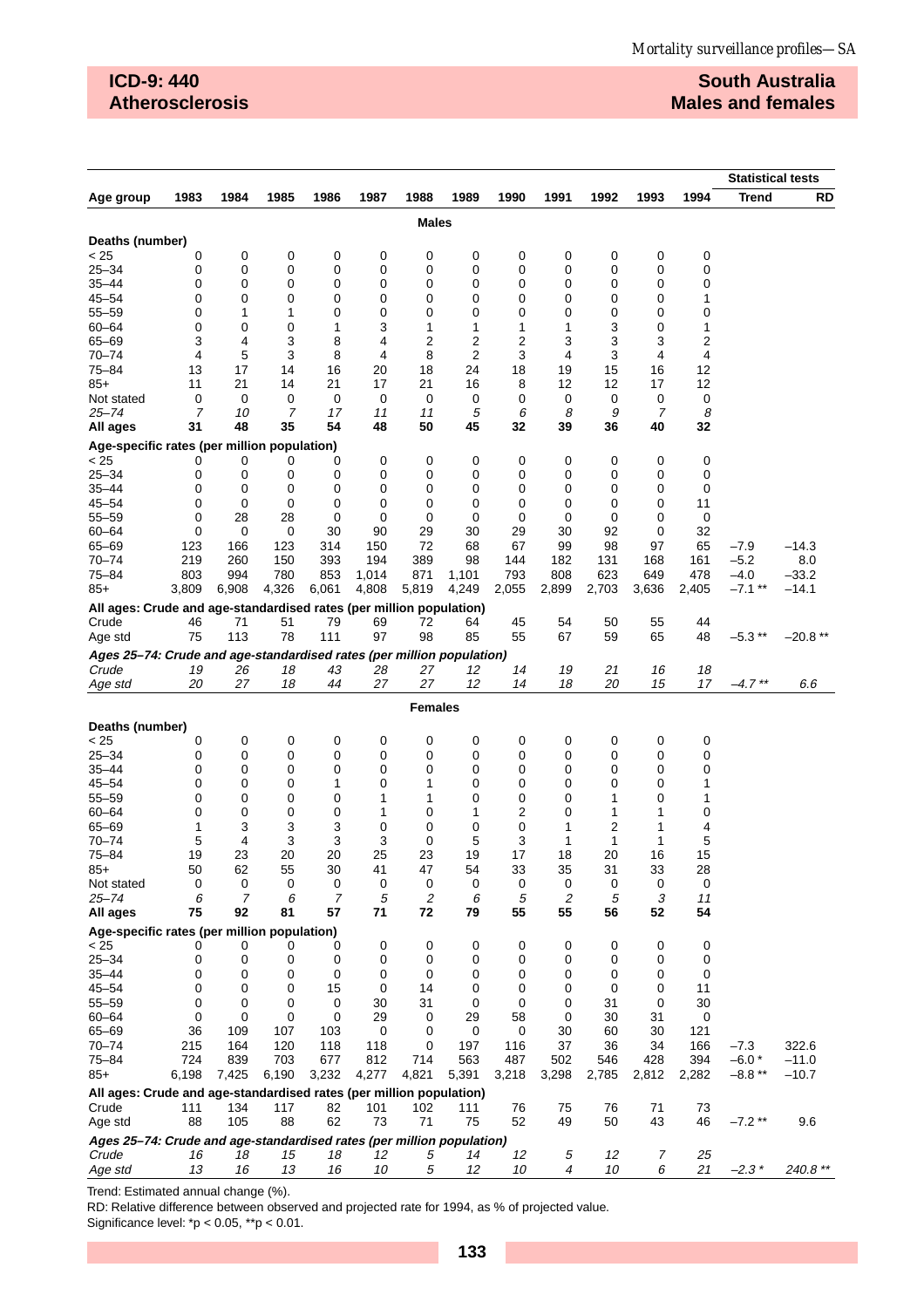# **ICD-9: 441–444 Peripheral vascular disease**

|                                                                       |                |            |            |            |            |              |                   |            |            |                |                   |           | <b>Statistical tests</b> |                   |  |
|-----------------------------------------------------------------------|----------------|------------|------------|------------|------------|--------------|-------------------|------------|------------|----------------|-------------------|-----------|--------------------------|-------------------|--|
| Age group                                                             | 1983           | 1984       | 1985       | 1986       | 1987       | 1988         | 1989              | 1990       | 1991       | 1992           | 1993              | 1994      | <b>Trend</b>             | RD                |  |
|                                                                       |                |            |            |            |            | <b>Males</b> |                   |            |            |                |                   |           |                          |                   |  |
| Deaths (number)                                                       |                |            |            |            |            |              |                   |            |            |                |                   |           |                          |                   |  |
| < 25                                                                  | 0              | 2          | 0          | 2          | 0          | 0            | 1                 | 0          | 1          | 0              | 0                 | 0         |                          |                   |  |
| $25 - 34$                                                             | 1              | 1          | 0          | 0          | 1          | 0            | 0                 | 2          | 0          | 0              | 1                 | 0         |                          |                   |  |
| 35–44                                                                 | 0              | 1          | 0          | 0          | 1          | 0            | 2                 | 0          | 2          | 0              | 0                 | 0         |                          |                   |  |
| $45 - 54$                                                             | 0              | 3          | 1          | 1          | 5          | 3            | 1                 | 6          | 4          | 3              | 3                 | 3         |                          |                   |  |
| $55 - 59$                                                             | 3              | 4          | 9          | 6          | 3          | 3            | 3                 | 4          | 3          | 8              | 3                 | 5         |                          |                   |  |
| $60 - 64$<br>$65 - 69$                                                | 9<br>19        | 9<br>12    | 8<br>19    | 8<br>9     | 4<br>22    | 9<br>15      | 11<br>13          | 10<br>28   | 8<br>18    | 12<br>20       | 4<br>20           | 3<br>20   |                          |                   |  |
| $70 - 74$                                                             | 22             | 22         | 17         | 17         | 31         | 23           | 28                | 21         | 22         | 18             | 26                | 26        |                          |                   |  |
| 75-84                                                                 | 33             | 35         | 37         | 41         | 29         | 35           | 47                | 45         | 50         | 53             | 50                | 50        |                          |                   |  |
| $85+$                                                                 | 10             | 11         | 10         | 10         | 14         | 18           | 12                | 16         | 22         | 16             | 19                | 29        |                          |                   |  |
| Not stated                                                            | 0              | 0          | 0          | 0          | 0          | 0            | 0                 | 0          | 0          | 0              | 0                 | 0         |                          |                   |  |
| 25–74                                                                 | 54             | 52         | 54         | 41         | 67         | 53           | 58                | 71         | 57         | 61             | 57                | 57        |                          |                   |  |
| All ages                                                              | 97             | 100        | 101        | 94         | 110        | 106          | 118               | 132        | 130        | 130            | 126               | 136       |                          |                   |  |
| Age-specific rates (per million population)                           |                |            |            |            |            |              |                   |            |            |                |                   |           |                          |                   |  |
| < 25                                                                  | 0              | 7          | 0          | 7          | 0          | 0            | 4                 | 0          | 4          | 0              | 0                 | 0         |                          |                   |  |
| 25–34                                                                 | 9              | 9          | 0          | 0          | 9          | 0            | 0                 | 17         | 0          | 0              | 9                 | 0         |                          |                   |  |
| $35 - 44$                                                             | 0              | 11         | 0          | 0          | 10         | 0            | 19                | 0          | 18         | 0              | 0                 | 0         |                          |                   |  |
| $45 - 54$                                                             | 0              | 44         | 15         | 15         | 72         | 42           | 14                | 79         | 51         | 36             | 35                | 34        | 5.5                      | $-39.6$           |  |
| $55 - 59$                                                             | 83             | 111        | 250        | 170        | 88         | 90           | 92                | 126        | 95         | 250            | 93                | 152       | 0.8                      | 12.9              |  |
| $60 - 64$<br>$65 - 69$                                                | 295<br>779     | 281<br>499 | 244<br>779 | 241<br>354 | 119<br>824 | 265<br>539   | 325<br>445        | 295<br>942 | 239<br>596 | 369<br>654     | 127<br>649        | 97<br>649 | $-2.8$<br>0.3            | $-60.7$<br>$-1.1$ |  |
| $70 - 74$                                                             | 1,206          | 1,145      | 852        | 834        | 1,505      | 1,119        | 1,377             | 1,007      | 1,004      | 786            | 1,092             | 1,044     | $-1.0$                   | 3.6               |  |
| 75-84                                                                 | 2,037          | 2,047      | 2,062      | 2,186      | 1,471      | 1,694        | 2,157             | 1,982      | 2,125      | 2,202          | 2,027             | 1,992     | 0.5                      | $-4.0$            |  |
| $85+$                                                                 | 3,463          | 3,618      | 3,090      | 2,886      | 3,959      | 4,988        | 3,186             | 4,110      | 5,315      | 3,604          | 4,064             | 5,812     | 4.1                      | 30.3              |  |
| All ages: Crude and age-standardised rates (per million population)   |                |            |            |            |            |              |                   |            |            |                |                   |           |                          |                   |  |
| Crude                                                                 | 145            | 148        | 148        | 137        | 159        | 152          | 168               | 186        | 181        | 180            | 173               | 186       |                          |                   |  |
| Age std                                                               | 187            | 187        | 180        | 165        | 183        | 180          | 187               | 203        | 201        | 191            | 181               | 193       | $0.6**$                  | 0.0               |  |
| Ages 25-74: Crude and age-standardised rates (per million population) |                |            |            |            |            |              |                   |            |            |                |                   |           |                          |                   |  |
| Crude                                                                 | 145            | 137        | 140        | 104        | 168        | 131          | 141               | 170        | 135        | 143            | 132               | 131       |                          |                   |  |
| Age std                                                               | 145            | 135        | 135        | 100        | 167        | 127          | 139               | 166        | 131        | 137            | 125               | 122       | $-0.4$                   | $-10.8$ **        |  |
|                                                                       | <b>Females</b> |            |            |            |            |              |                   |            |            |                |                   |           |                          |                   |  |
|                                                                       |                |            |            |            |            |              |                   |            |            |                |                   |           |                          |                   |  |
| Deaths (number)                                                       |                |            |            |            |            |              |                   |            |            |                |                   |           |                          |                   |  |
| < 25<br>$25 - 34$                                                     | 0<br>0         | 0<br>1     | 0<br>0     | 0<br>0     | 0<br>0     | 0<br>0       | 1<br>1            | 0<br>0     | 0<br>0     | 0<br>0         | 0<br>0            | 0<br>0    |                          |                   |  |
| $35 - 44$                                                             | 1              | 1          | 0          | 1          | 0          | 0            | 0                 | 0          | 0          | 1              | 1                 | 0         |                          |                   |  |
| $45 - 54$                                                             | 0              | 1          | 1          | 0          | 0          | 1            | 1                 | 1          | 0          | 0              | 0                 | 0         |                          |                   |  |
| $55 - 59$                                                             | 1              | 2          | 1          | 2          | 1          | 2            | 2                 | 1          | 1          | 2              | $\overline{2}$    | 1         |                          |                   |  |
| $60 - 64$                                                             | 3              | 1          | 1          | 1          | 2          | 2            | 2                 | 7          | 1          | $\overline{2}$ | 0                 | 3         |                          |                   |  |
| 65-69                                                                 | 4              | 4          | 5          | 4          | 6          | 6            | 4                 | 10         | 11         | 5              | 3                 | 2         |                          |                   |  |
| $70 - 74$                                                             | 9              | 7          | 7          | 4          | 6          | 5            | 12                | 13         | 11         | 5              | 8                 | 4         |                          |                   |  |
| 75–84                                                                 | 19             | 17         | 27         | 26         | 25         | 27           | 27                | 33         | 27         | 31             | 40                | 23        |                          |                   |  |
| $85+$                                                                 | 18             | 16         | 18         | 24         | 20         | 23           | 30                | 29         | 22         | 26             | 28<br>$\mathbf 0$ | 27        |                          |                   |  |
| Not stated<br>$25 - 74$                                               | 0<br>18        | 0<br>17    | 0<br>15    | 0<br>12    | 0<br>15    | 0<br>16      | $\mathbf 0$<br>22 | 0<br>32    | 0<br>24    | 0<br>15        | 14                | 0<br>10   |                          |                   |  |
| All ages                                                              | 55             | 50         | 60         | 62         | 60         | 66           | 80                | 94         | 73         | 72             | 82                | 60        |                          |                   |  |
|                                                                       |                |            |            |            |            |              |                   |            |            |                |                   |           |                          |                   |  |
| Age-specific rates (per million population)<br>< 25                   | 0              | 0          | 0          | 0          | 0          | 0            | 4                 | 0          | 0          | 0              | 0                 | 0         |                          |                   |  |
| $25 - 34$                                                             | 0              | 9          | 0          | 0          | 0          | 0            | 9                 | 0          | 0          | 0              | 0                 | 0         |                          |                   |  |
| $35 - 44$                                                             | 12             | 11         | 0          | 10         | 0          | 0            | 0                 | 0          | 0          | 9              | 9                 | 0         |                          |                   |  |
| 45–54                                                                 | 0              | 15         | 15         | 0          | 0          | 14           | 14                | 13         | 0          | 0              | 0                 | 0         |                          |                   |  |
| $55 - 59$                                                             | 28             | 57         | 29         | 58         | 30         | 61           | 62                | 32         | 32         | 63             | 62                | 30        |                          |                   |  |
| $60 - 64$                                                             | 91             | 29         | 29         | 29         | 57         | 57           | 58                | 204        | 30         | 61             | 0                 | 96        | 2.9                      | 54.7              |  |
| $65 - 69$                                                             | 144            | 145        | 179        | 137        | 198        | 190          | 123               | 302        | 329        | 149            | 90                | 61        | $-1.1$                   | $-70.6$           |  |
| $70 - 74$                                                             | 387            | 288        | 279        | 158        | 235        | 195          | 472               | 504        | 407        | 178            | 275               | 133       | $-1.8$                   | $-58.6$           |  |
| 75-84                                                                 | 724            | 620        | 949        | 880        | 812        | 838          | 801               | 945        | 753        | 846            | 1,069             | 604       | 0.6                      | $-37.2$           |  |
| 85+                                                                   | 2,231          | 1,916      | 2,026      | 2,586      | 2,086      | 2,359        | 2,995             | 2,828      | 2,073      | 2,336          | 2,386             | 2,201     | 0.7                      | $-13.6$           |  |
| All ages: Crude and age-standardised rates (per million population)   |                |            |            |            |            |              |                   |            |            |                |                   |           |                          |                   |  |
| Crude                                                                 | 81             | 73         | 87         | 89         | 86         | 93           | 112               | 130        | 100        | 98             | 111               | 81        |                          |                   |  |
| Age std                                                               | 69             | 61         | 71         | 70         | 66         | 70           | 83                | 97         | 72         | 69             | 75                | 52        | 0.1                      | $-35.3**$         |  |
| Ages 25-74: Crude and age-standardised rates (per million population) |                |            |            |            |            |              |                   |            |            |                |                   |           |                          |                   |  |
| Crude                                                                 | 47             | 44         | 38         | 30         | 37         | 39           | 53                | 76         | 56         | 35             | 32                | 23        |                          |                   |  |
| Age std                                                               | 42             | 39         | 34         | 27         | 32         | 34           | 46                | 66         | 48         | 31             | 27                | 20        | $-1.3*$                  | $-49.9**$         |  |

Trend: Estimated annual change (%).

RD: Relative difference between observed and projected rate for 1994, as % of projected value. Significance level:  $*p < 0.05$ ,  $*p < 0.01$ .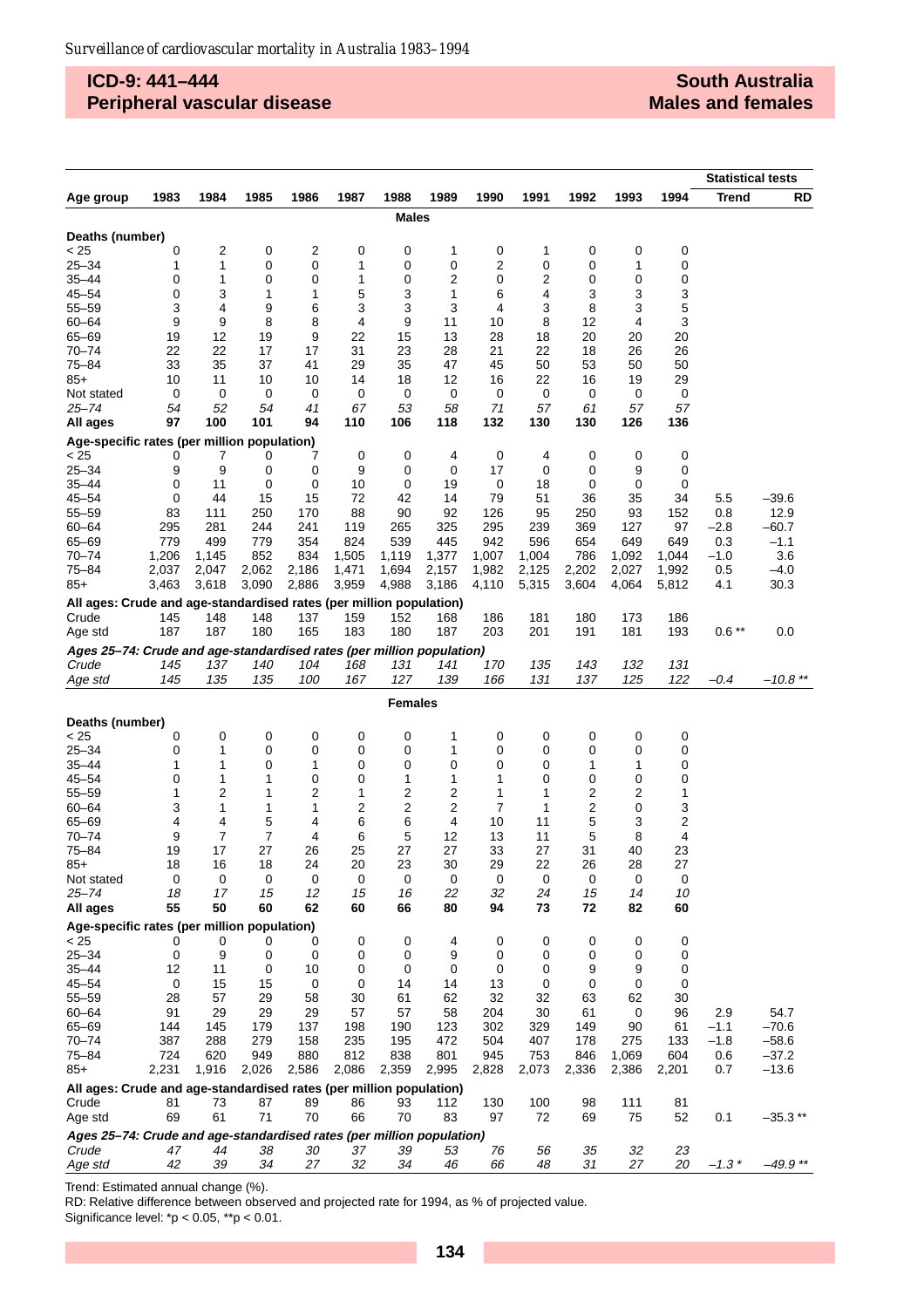# **ICD-9: 415–427, 429, 446–459 Other diseases of the circulatory system**

**South Australia Males and females**

|                                                                       |                         |                |                |                     |                |              |              |                |                |                |                |                |                   | <b>Statistical tests</b> |
|-----------------------------------------------------------------------|-------------------------|----------------|----------------|---------------------|----------------|--------------|--------------|----------------|----------------|----------------|----------------|----------------|-------------------|--------------------------|
| Age group                                                             | 1983                    | 1984           | 1985           | 1986                | 1987           | 1988         | 1989         | 1990           | 1991           | 1992           | 1993           | 1994           | Trend             | RD                       |
|                                                                       |                         |                |                |                     |                | <b>Males</b> |              |                |                |                |                |                |                   |                          |
|                                                                       |                         |                |                |                     |                |              |              |                |                |                |                |                |                   |                          |
| Deaths (number)                                                       |                         |                |                |                     |                |              |              |                |                |                |                |                |                   |                          |
| < 25<br>$25 - 34$                                                     | 4<br>$\overline{2}$     | 9              | 5<br>3         | 5                   | 3              | 6            | 3<br>8       | 4<br>2         | 3              | 3<br>3         | 1<br>3         | 0<br>2         |                   |                          |
| $35 - 44$                                                             | 5                       | 2<br>8         | 12             | 4<br>$\overline{7}$ | 1<br>2         | 2<br>9       | 4            | 3              | 3<br>8         | 6              | 4              | 2              |                   |                          |
| $45 - 54$                                                             | 13                      | 13             | 9              | $\overline{7}$      | 14             | 14           | 10           | 12             | 11             | 12             | 7              | 11             |                   |                          |
| $55 - 59$                                                             | 14                      | 18             | 13             | 13                  | 18             | 9            | 7            | 9              | 9              | 12             | 13             | 8              |                   |                          |
| $60 - 64$                                                             | 16                      | 13             | 15             | 27                  | 19             | 21           | 18           | 15             | 13             | 14             | 13             | 9              |                   |                          |
| 65-69                                                                 | 23                      | 16             | 23             | 19                  | 29             | 17           | 34           | 18             | 21             | 27             | 32             | 26             |                   |                          |
| $70 - 74$                                                             | 23                      | 23             | 32             | 28                  | 40             | 19           | 19           | 27             | 27             | 37             | 29             | 25             |                   |                          |
| 75-84                                                                 | 56                      | 53             | 49             | 59                  | 56             | 51           | 56           | 55             | 48             | 62             | 60             | 66             |                   |                          |
| $85+$                                                                 | 25                      | 29             | 36             | 26                  | 29             | 25           | 24           | 22             | 24             | 24             | 24             | 38             |                   |                          |
| Not stated                                                            | 0                       | 0              | 0              | 0                   | 0              | 0            | 0            | 0              | 0              | 0              | 0              | 0              |                   |                          |
| 25–74                                                                 | 96                      | 93             | 107            | 105                 | 123            | 91           | 100          | 86             | 92             | 111            | 101            | 83             |                   |                          |
| All ages                                                              | 181                     | 184            | 197            | 195                 | 211            | 173          | 183          | 167            | 167            | 200            | 186            | 187            |                   |                          |
| Age-specific rates (per million population)                           |                         |                |                |                     |                |              |              |                |                |                |                |                |                   |                          |
| < 25                                                                  | 14                      | 33             | 18             | 18                  | 11             | 22           | 11           | 15             | 11             | 11             | 4              | 0              | $-12.1*$          | $-100.0$                 |
| $25 - 34$                                                             | 18                      | 18             | 27             | 35                  | 9              | 17           | 68           | 17             | 26             | 26             | 26             | 17             | 1.0               | -44.6                    |
| $35 - 44$                                                             | 58                      | 89             | 128            | 72                  | 20             | 87           | 38           | 28             | 73             | 55             | 36             | 18             | $-8.5*$           | $-54.5$                  |
| $45 - 54$                                                             | 191                     | 191            | 133            | 102                 | 201            | 197          | 137          | 159            | 140            | 146            | 82             | 124            | $-3.9$            | 4.9                      |
| $55 - 59$                                                             | 389                     | 500            | 361            | 368                 | 526            | 270          | 214          | 283            | 285            | 375            | 402            | 243            | $-3.6$            | $-19.7$                  |
| $60 - 64$                                                             | 524                     | 406            | 457            | 814                 | 567            | 619          | 531          | 442            | 389            | 431            | 412            | 291            | $-3.7$            | $-32.8$                  |
| 65-69<br>$70 - 74$                                                    | 943                     | 666            | 943            | 746                 | 1,086          | 611          | 1,164        | 605            | 696            | 883            | 1,038          | 844            | 0.3               | $-3.7$                   |
| $75 - 84$                                                             | 1,261<br>3,457          | 1,197<br>3,100 | 1,604<br>2,731 | 1,374<br>3,146      | 1,942<br>2,840 | 924<br>2,469 | 934<br>2,570 | 1,294<br>2,423 | 1,232<br>2,040 | 1,616<br>2,576 | 1,218<br>2,432 | 1,004<br>2,629 | $-1.5$<br>$-2.7*$ | $-21.9$<br>21.3          |
| $85+$                                                                 | 8,657                   |                | 9,539 11,125   | 7,504               | 8,201          | 6,927        | 6,373        | 5,651          | 5,799          | 5,405          | 5,134          | 7,615          | $-4.8*$           | 63.3*                    |
|                                                                       |                         |                |                |                     |                |              |              |                |                |                |                |                |                   |                          |
| All ages: Crude and age-standardised rates (per million population)   |                         |                |                |                     |                |              |              |                |                |                |                | 256            |                   |                          |
| Crude                                                                 | 271<br>355              | 272<br>347     | 289<br>365     | 284<br>341          | 305<br>351     | 248<br>285   | 260<br>291   | 235<br>260     | 233<br>252     | 276<br>291     | 256<br>264     | 266            | $-3.3**$          | $7.8**$                  |
| Age std                                                               |                         |                |                |                     |                |              |              |                |                |                |                |                |                   |                          |
| Ages 25–74: Crude and age-standardised rates (per million population) |                         |                |                |                     |                |              |              |                |                |                |                |                |                   |                          |
| Crude<br>Age std                                                      | 257<br>252              | 245<br>236     | 277<br>274     | 267<br>256          | 308<br>298     | 224<br>219   | 243<br>236   | 206<br>202     | 218<br>212     | 260<br>251     | 234<br>225     | 190<br>181     | $-2.3$ **         | $-17.5$ **               |
|                                                                       |                         |                |                |                     |                |              |              |                |                |                |                |                |                   |                          |
|                                                                       |                         |                |                |                     |                | Females      |              |                |                |                |                |                |                   |                          |
| Deaths (number)                                                       |                         |                |                |                     |                |              |              |                |                |                |                |                |                   |                          |
| < 25                                                                  | 0                       | 4              | 4              | 2                   | 5              | 2            | 4            | 0              | 1              | 6              | 6              | 1              |                   |                          |
| $25 - 34$                                                             | 2                       | 2              | 2              | 3                   | 2              | 1            | 5            | 3              | 0              | 3              | 2              | 1              |                   |                          |
| 35–44                                                                 | 1                       | 4              | 1              | 2                   | 3              | 3            | 3            | 2              | 2              | 4              | 3              | 3              |                   |                          |
| $45 - 54$                                                             | $\overline{2}$          | 8              | 3              | 6                   | 6              | 4            | 6            | 9              | 4              | 4              | 1              | 13             |                   |                          |
| $55 - 59$                                                             | $\overline{\mathbf{c}}$ | 1              | 7              | 5                   | 5              | 7            | 4            | 3              | 8              | 9              | 3              | 6              |                   |                          |
| $60 - 64$                                                             | 6                       | 9              | 9              | 13                  | 9              | 15           | 14           | 13             | 5              | 9              | 2              | 9              |                   |                          |
| 65-69<br>$70 - 74$                                                    | 7                       | 15<br>19       | 7<br>21        | 8<br>22             | 4              | 11           | 16<br>21     | 11<br>17       | 10             | 13             | 18             | 14<br>19       |                   |                          |
| $75 - 84$                                                             | 18<br>65                | 52             | 67             | 63                  | 18<br>70       | 15<br>60     | 58           | 63             | 17<br>61       | 16<br>80       | 18<br>82       | 60             |                   |                          |
| $85+$                                                                 | 85                      | 77             | 96             | 83                  | 79             | 66           | 84           | 62             | 77             | 89             | 100            | 82             |                   |                          |
| Not stated                                                            | 0                       | 0              | 0              | 0                   | 0              | 0            | 0            | 0              | 0              | 0              | 0              | 0              |                   |                          |
| 25–74                                                                 | 38                      | 58             | 50             | 59                  | 47             | 56           | 69           | 58             | 46             | 58             | 47             | 65             |                   |                          |
| All ages                                                              | 188                     | 191            | 217            | 207                 | 201            | 184          | 215          | 183            | 185            | 233            | 235            | 208            |                   |                          |
| Age-specific rates (per million population)                           |                         |                |                |                     |                |              |              |                |                |                |                |                |                   |                          |
| < 25                                                                  | 0                       | 15             | 15             | 8                   | 20             | 8            | 16           | 0              | 4              | 24             | 24             | 4              | 3.5               | $-78.3$                  |
| $25 - 34$                                                             | 19                      | 18             | 18             | 27                  | 18             | 9            | 43           | 26             | 0              | 26             | 18             | 9              | $-2.5$            | $-55.4$                  |
| $35 - 44$                                                             | 12                      | 45             | 11             | 21                  | 30             | 29           | 29           | 19             | 18             | 36             | 27             | 27             | 1.9               | $-5.4$                   |
| $45 - 54$                                                             | 30                      | 120            | 45             | 90                  | 88             | 58           | 84           | 121            | 52             | 49             | 12             | 148            | 1.5               | 193.7 *                  |
| $55 - 59$                                                             | 56                      | 28             | 201            | 146                 | 150            | 215          | 125          | 95             | 255            | 283            | 93             | 181            | 6.9               | -21.4                    |
| $60 - 64$                                                             | 181                     | 263            | 258            | 372                 | 257            | 431          | 403          | 379            | 148            | 274            | 63             | 288            | $-1.6$            | 18.8                     |
| 65-69                                                                 | 251                     | 544            | 250            | 275                 | 132            | 349          | 490          | 332            | 299            | 389            | 542            | 424            | 3.9               | $-3.9$                   |
| 70-74                                                                 | 775                     | 781            | 837            | 867                 | 706            | 585          | 827          | 659            | 629            | 569            | 619            | 632            | $-2.9$            | 8.5                      |
| 75-84                                                                 | 2,478                   | 1,898          | 2,354          | 2,132               | 2,275          | 1,863        | 1,720        | 1,804          | 1,700          | 2,183          | 2,192          | 1,577          | $-2.0$            | $-16.6$                  |
| $85+$                                                                 | 10,537                  |                | 9,222 10,804   | 8,942               | 8,240          | 6,770        | 8,386        | 6,046          | 7,255          | 7,996          | 8,520          | 6,684          | $-3.2**$          | $-3.9$                   |
| All ages: Crude and age-standardised rates (per million population)   |                         |                |                |                     |                |              |              |                |                |                |                |                |                   |                          |
| Crude                                                                 | 277                     | 279            | 315            | 298                 | 287            | 260          | 301          | 254            | 254            | 317            | 319            | 281            |                   |                          |
| Age std                                                               | 232                     | 233            | 249            | 234                 | 222            | 199          | 228          | 191            | 182            | 227            | 215            | 194            | $-1.7$ **         | $-2.5$                   |
| Ages 25-74: Crude and age-standardised rates (per million population) |                         |                |                |                     |                |              |              |                |                |                |                |                |                   |                          |
| Crude                                                                 | 100                     | 150            | 128            | 148                 | 116            | 137          | 166          | 137            | 107            | 134            | 108            | 148            |                   |                          |
| Age std                                                               | 88                      | 137            | 110            | 131                 | 105            | 122          | 150          | 126            | 96             | 123            | 94             | 134            | 0.4               | $17.1**$                 |

Trend: Estimated annual change (%).

RD: Relative difference between observed and projected rate for 1994, as % of projected value.

Significance level: \*p < 0.05, \*\*p < 0.01.